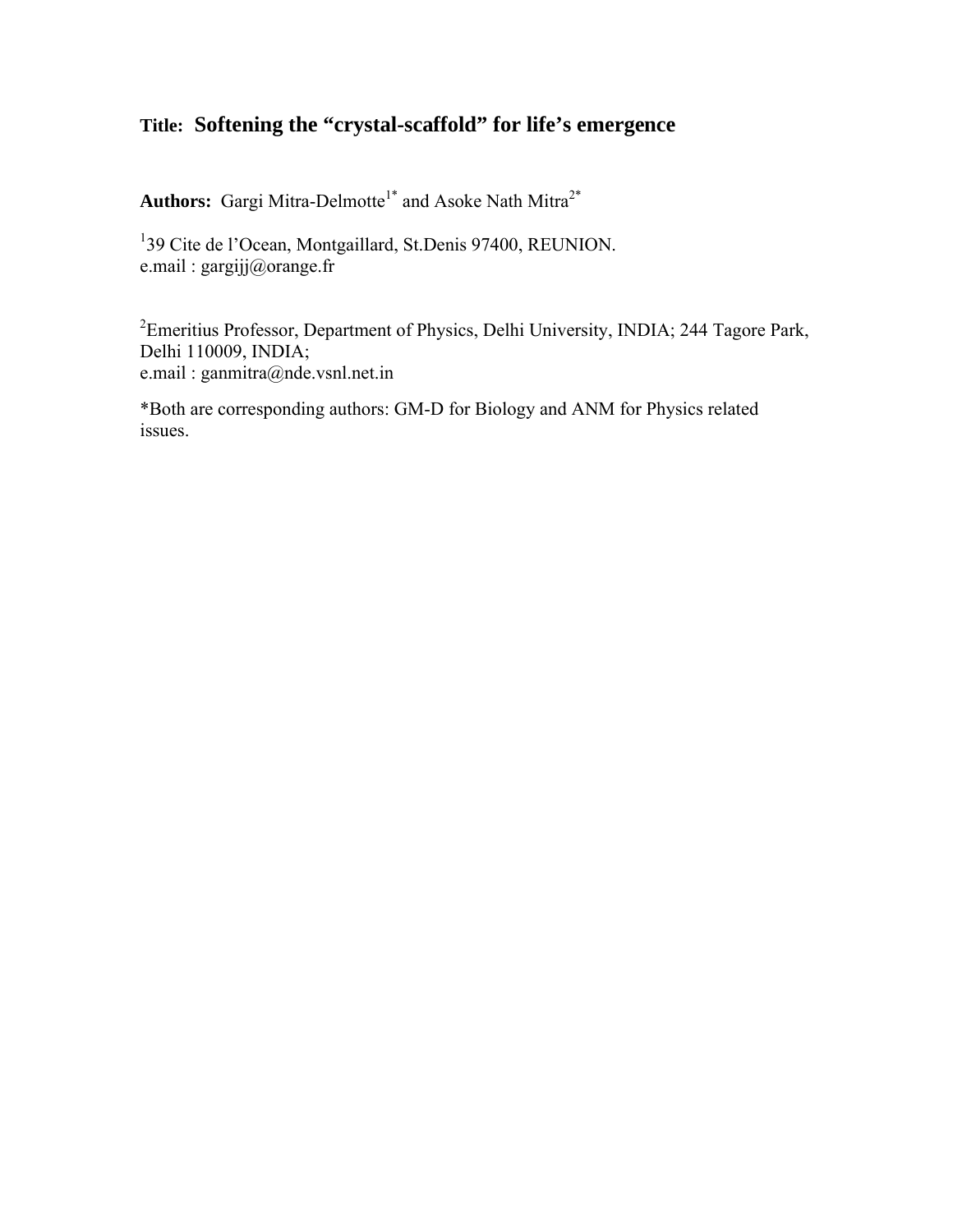## **Abstract:**

Del Giudice's group study how water can organize on hydrophilic surfaces forming coherent domains (loaning energy from the quantum vacuum), plus quasi-free electrons, whose excitations produce cold vortices, aligning to ambient fields. Their electric and magnetic dipolar modes can couple to oscillatory (electric-organic-dipoles), and/or rotary (magnetic-mineral-dipoles), besides responding to magnetic potentials. Thus, imprinted electromagnetic patterns of catalytic colloids -- c.f. Cairns-Smith's "crystal-scaffold"-- on their structured water partners could have equipped the latter with a selection-basis for 'choosing' their context-based "soft-matter" (de Gennes) replacements. We consider the potential of the scenario of an external control on magnetic colloids forming in the Hadean hydrothermal setting (of Russell and coworkers) -- via a magnetic-rock-field- conceptually enabling self-assembly, induction of asymmetries, response effects towards close-to-equilibrium dynamics, associative-networks, besides providing a coherent environment for stabilizing associated symmetry-broken quanta, and their feedbackinteractions with those of coherent water-domains, to address the emergence of metabolism and replication.

Keywords: magnetic field-control, FeS mineral colloids, soft-matter, water coherentdomains, electromagnetic potential, organic 'takeover', origins-of-life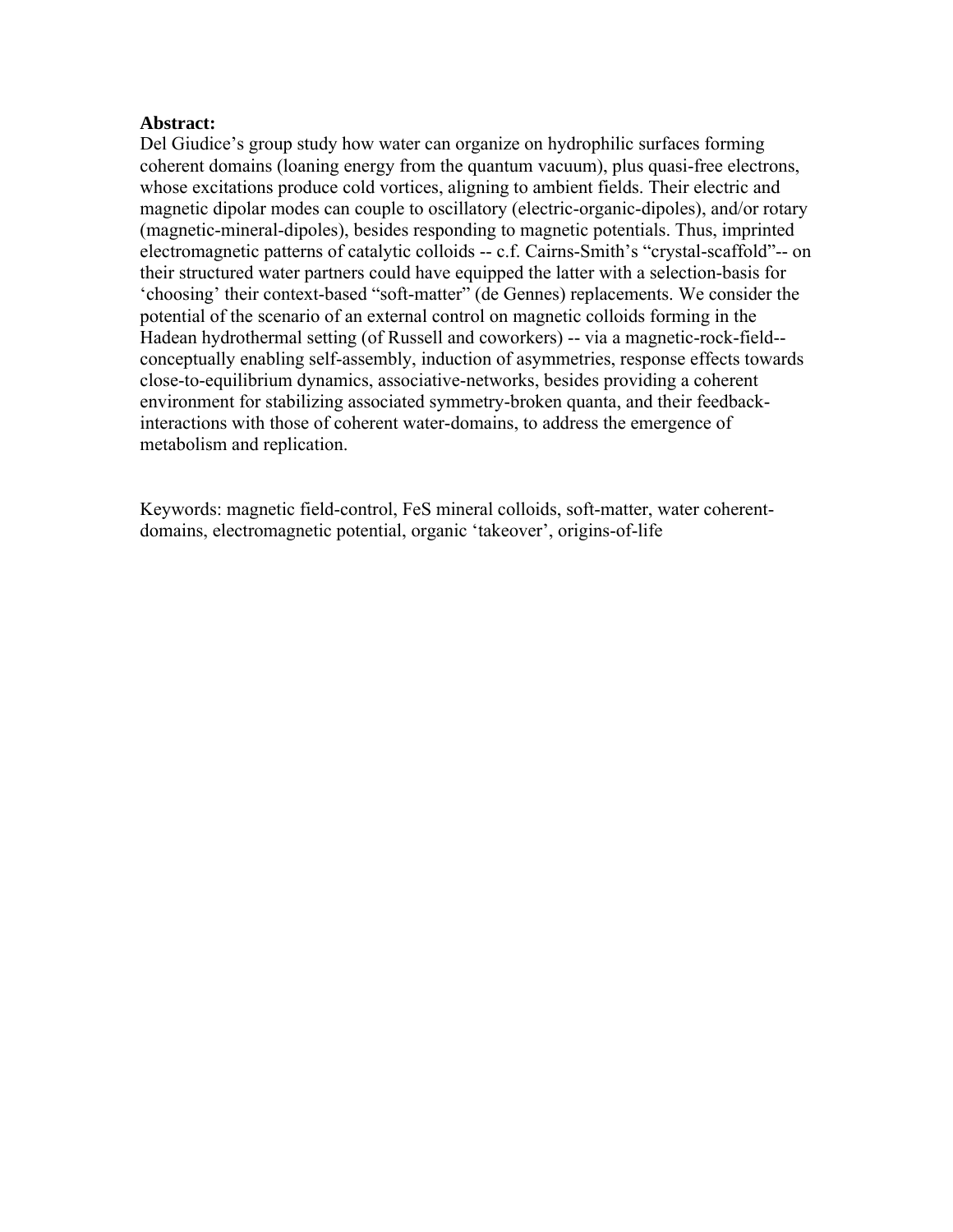# **1 Introduction:**

#### **Revisiting Cairns-Smith's 'arch'-metaphor for soft living systems**

Life's efficient use of the colloid-gel state, combining the best from the structured world of solids with the softness and fluidity of the liquid state strongly supports its origins in such a setting [1,2,3,4]. Again as the cell's synthetic machinery reveals a hierarchy of organic compounds of progressively increasingly complexity, approaches to the emergence of life have traditionally centered on organic-based assemblies. These approaches can broadly be distinguished in terms of the targeted location on the machinery: the core comprising simpler organics woven in cycles of small metabolic reactions, or the periphery, consisting of organics with specialized functions. Typically, theories proposing that the metabolic wing of life had preceded the replicating one focus on the simpler core reactions that could have been hosted on assemblies of either organics [5] or colloidal inorganic compounds [6], as running the simple (core) cycles in the reverse (reductive) mode can shed light on the plausible links between the transfer of electrons from higher to lower states of energy and the emergence of life in the Hadean conditions of disequilibrium [7,8,9]. 'Replicators' in 'metabolism-first' approaches, are thought to have gradually emerged as feedback type correlations emerged between networks, eventually leading to the code [10,11]. These scenarios are based on the sound premise that the efficient capture of energy, released from the primordial reaction networks, would have awaited the emergence of order in the hosting-surfaces [12]. Still, plausible stages as to how this came about and enabled the quantitative reproduction of information do need to be chartered. At the other extreme, theories proposing that the replicating wing appeared first focus on the complex organics on the periphery of the reaction nets. Although their principle of targeting the function is a sound one, these proposals face a dilemma on account of the assumed association of these functions with complex organic structures (whose synthesis they attempt) as their peripheral location indicates that they must have arisen later. And, even if it were possible to accomplish the Herculean task of construing a suitable geo-chemical setting in the Hadean that could be argued to meet the requirements for producing ample amounts of the complex building blocks--directly from very basic organic units,--the conceptual bridge as to how the complex biomolecules associated with bio-functions came to be formed from the simpler organics in the core, would remain unaddressed. By uncoupling the organic structurefunction association, Cairns-Smith [13] proposes the analogy to the 'arch' metaphor as a way out of this impasse, suggesting that in the Hadean, available non-organic predecessors that could have accomplished these functions may have started the cycle, and thus offered a functional basis of selection for takeover by the bio-organics. His novel theory posits that clay minerals were the first self-replicating living forms where genetic information was encoded in patterns like random sequences of stacked mineral layers (instead of nucleotide bases), crystal growth defects, aperiodic distributions of ions, etc. Its main hurdle is that the rigid framework of hard crystals is seen as conceptually incompatible with evolving dissipative dynamical structures.

Nevertheless, the intuitive argument of a "readily available" mineral scaffold [13] could be expanded in the sense of a lowest common denominator (LCD)-template having the basic functional attributes of living systems in their simplest form, where a synthesis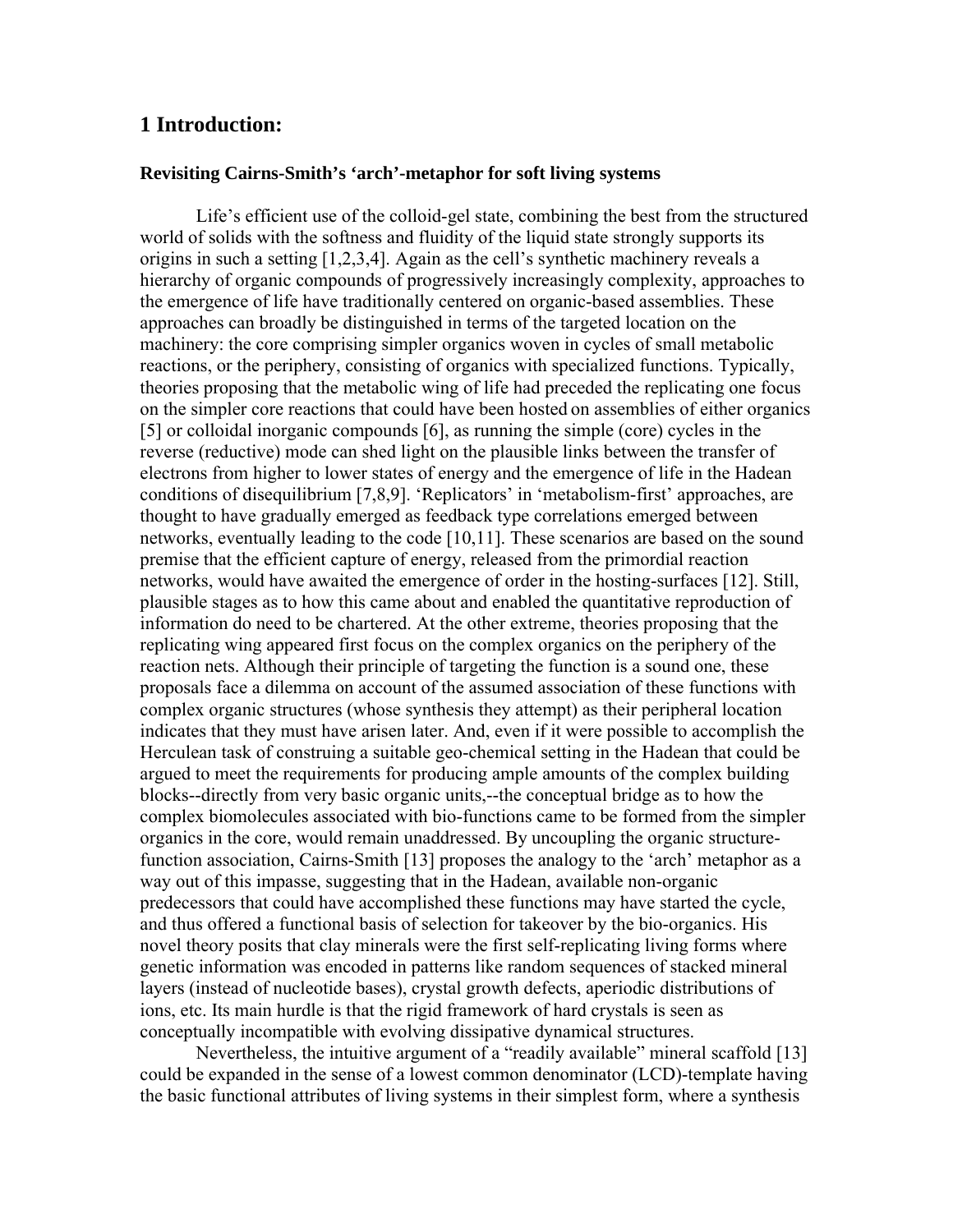of mineral-based approaches, could explain how energy (associated with metabolism) and information (associated with replication) became synonymous in complex bio-matter [14]. For instance, although crystalline order is typically associated with rigid geometrical patterns, we need to study the carriers of its information, to look for an aspect of its ordering that could be compatible with motion, towards the dynamical interception of energy by catalytic colloidal surfaces. It is therefore pertinent to look at the correspondence between the "global motions" of enzyme components and the collective vibrations of the crystal lattice [15]. Also, the capacity to capture the released energy and stretch its residence time, and prevent its fast dissipation to the sink, is difficult to imagine in terms of far-from-equilibrium examples, such as turbulent flows that have no obvious coherent connection between the microscopic and macroscopic flows. Now, a coherent ordering mechanism associated with an inorganic colloidal scaffold could have compatibility with both requirements, and this extended soft template (c.f. [13]), *with an essential role for structured water* as a fountainhead for life, forms our premise. For meeting this demand, we need a mechanism providing long range correlations as in condensed matter physics (CMP) via association of ordered structures with the colloidal-gel state.

## **QFT/QED: A basis for correlated components and interaction space**

A glimpse of a kind of stable yet dynamic order in an open system that could have enabled such interception can be had from the many-body model proposed by Umezawa et al [16, 17] which states [18]: "in any material in CMP any particular information is carried by certain ordered patterns maintained by certain long range correlations mediated by massless quanta. It looked to me (Umezawa) that this is the only way to memorize some information; memory is a particular pattern of order supported by long range correlations." Indeed, Frohlich's [19] landmark proposal suggests how a continuous supply of energy should lead to the establishment of coherent order over macroscopic distances via long-range phase correlations between molecules. Upon pumping, excitations of the densely packed particles with electric and elastic interactions are expected to lead to vibrations building up into collective modes of photons, phonons, etc. this generates a coherent dipolar wave motion which exchanges energy with the surrounding electromagnetic field. And, being coherent, this energy gets stored in an ordered manner (not thermalized). Importantly, the electromagnetic field coupled to the dipolar bio-molecules plays a key role in mediating their coupled interactions.

Now this picture of correlated components connected via an environmental (electromagnetic) field, obviously calls for a paradigm shift from the conventional picture of independent system parts that could be isolated from each other, and also the environment to keep thermal effects at bay. Traditionally complex bio-systems are dealt with either thermodynamic or causal-dynamical approaches. Now while holistic approaches like the former miss out on microscopic details in their search for global principles, reductionist ones like the latter lose sight of holistic features like coherence. Furthermore, features like coherence demand a knowledge of the underlying manifolds of the interactions, i.e. the structure of the space in which the components are interacting. Although causal-dynamical approaches can provide such a description, too much 'reductionism' associated with them interferes with a holistic formulation; in contrast,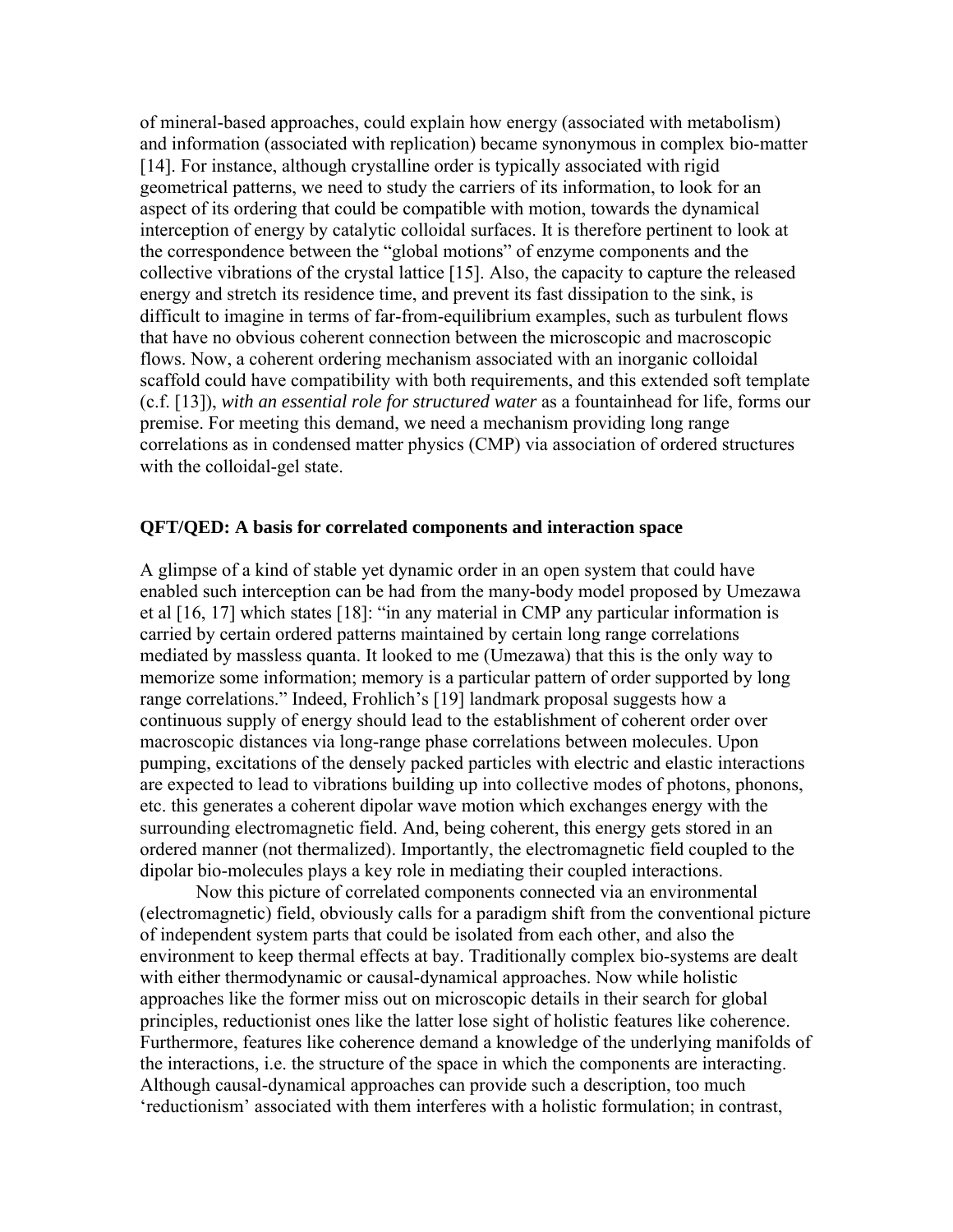thermodynamics is way too macroscopic for adequate descriptions of underlying interacting fields. In this context, quantum electrodynamics (QED)-- the acknowledged 'Queen' of all quantum field theories (QFTs)-- has a natural in-built holistic feature without losing out on causality which is needed to address hierarchial description all the way from microscopic to macroscopic domains [20]. (For a flavour of this vast subject the reader is referred to a tutorial [21] elsewhere). As noted by the Del Giudice group, the field-environment, crucial for the dynamics of the correlated particles, finds a powerful representation in the QFT language of 'vacuum' (originally formulated for empty space). Now while a modern form of QFT predicts the existence of infinitely many minima (degenerate vacuum) the former nevertheless owes its origin to its simplest form, namely the so called unique vacuum—the single state of lowest energy. The time evolution of these degenerate vacua on the other hand, follows a more complex pattern of symmetry principles than the one followed by system- components in empty space (governed by Euler-Langrangian equation). And, different patterns of time-evolution of the vacua, characterized by breaking of conventional symmetries -- especially time-reversal -- as compared to that of the system- components in empty space, allow for a description of the evolution of the system across its vacua in an irreversible (bio-like) fashion [22, 23, 24]. In this scenario, the 'phase transitions' of the system are seen as typical QED symmetry-breaking effects corresponding to the different vacua that are imprinted on the dynamics of its components [25].

Del Giudice and Tedeschi [26] further argue that the archetypal framework of a crowded chemical reactor of randomly colliding independent molecules (range of few Angstroms only), cannot explain how, despite crowding, living matter components detect each other from afar and interact via long sequences of biochemical reactions, with sharply defined space-time order. Also, in a chemical reactor released energy gets dissipated as heat, i.e. increased kinetic energy of randomly moving molecules, leading to increase in entropy and wild temperature fluctuations. In contrast, in living matter, where energy gets stored for carrying out different functions, its supply seems to fit in with a wave-like QED scenario (see Sect.2) of a moving electromagnetic field whose frequency depends on the coherence strength of the medium, and therefore can attract `coresonating' molecules. In this way, as energy gets captured in a coherent medium, its coherent domain expands (by adding more and more field-coupled molecules), while fresh electromagnetic oscillations are added to the existing ones; thus by mutual feedback the process multiplies rapidly. This scenario ensures growth and order at very low entropy [27] at almost constant temperature (Sect.2). And by virtue of the fact that the intensity of the coupled electromagnetic field is inversely proportional to the difference of their oscillation frequencies, so that only molecules whose oscillation frequencies are nearly resonant attract themselves strongly, a dynamic basis to the origin of the selectiverecognition codes orchestrating the bio-reactions (hitherto accepted as dogma), is achieved [28].

### **Outline of paper**

These insights lead to the intriguing possibility that the colloidal state can also show properties associated with crystal lattices, and when seen from this angle the two approaches seem to converge, with colloidal minerals participating in a functional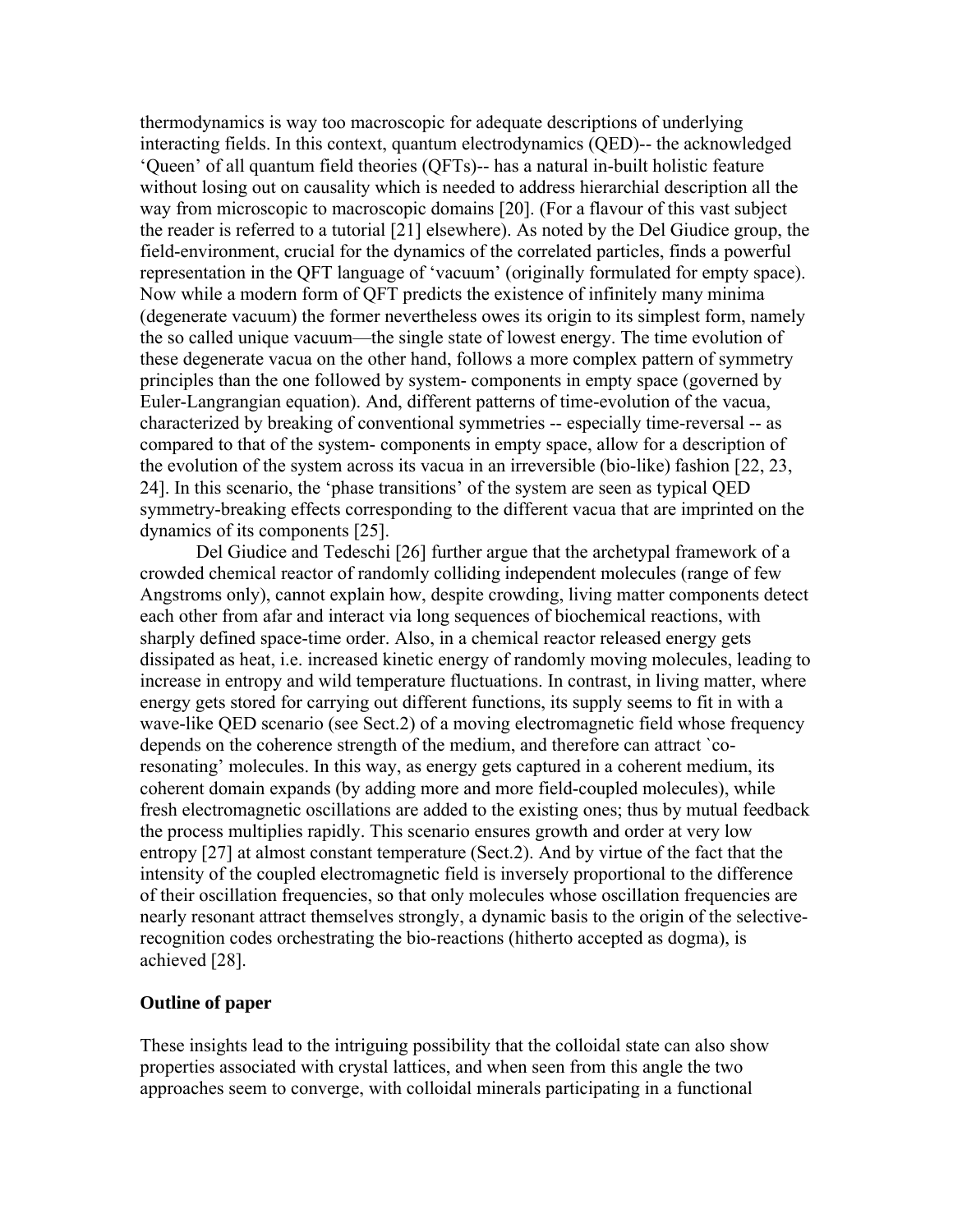template as a basis for selection of bio-molecules—from simpler building units to increasingly complex ones (like membrane phospholipids, proteins, carbohydrates, nucleic acids, etc)—and also their mutual interactions. Indeed, this is in addition to their capacity to act as catalytic soft surfaces, compatible with dynamics. Thus the following may be outlined as:

1) We briefly review the scenario of water domains organized on hydrophilic colloidal surfaces envisaged by Del Giudice and coworkers [29] as to how these dissipative structures forming by coherent dynamics, can show a reducing nature; and effects electromagnetic potentials (instead of fields) can exert on a system with long-range phase correlations, before concluding this section with a brief historical perspective on QED developments (**Sect.2**)

2) Water being the common denominator in the hypothesized Hadean scenario and in the present day life forms, we consider how mineral colloids can provide a correspondence with the collective response behaviour [30] of complex biological molecules. Analogous to H-field induced associative networks with ferrofluids, we look at the 'mound scenario' [7] where magnetic iron-sulphur colloids can be similarly controlled with a (spatially varying) field from magnetic rocks [31, 32]. In a thermodynamic description, the symmetry-broken patterns of hypothesized field-driven mineral colloid assemblies and ATP-driven soft bio-matter are compared (**Sect.3**)

3) We point out how the presence of two different dipolar modes could have implications for water CDs to have acted as the "scaffold" enabling 'takeover' (**Sect.4**) 4) We consider how the paradigm of a soft "scaffold" (c.f. [13]) of field-controlled catalytic-mineral-colloids enrobed in organized water [26] could address the entangled emergence of both (metabolic and replicating) wings of life (**Sect.5**) 5) Conclusions and scope (**Sect.6**)

# **2. Dissipative coherent domains and vector potential effects**

Having appreciated the relevance of a coherent system of phase-correlated components, for being in a position to intercept energy as in life processes, one also sees the huge jump needed for a molecular assembly (as in conventional origin-of-life approaches) — an uncorrelated ensemble — to make, in order to achieve that status. To that end, Del Giudice and coworkers [29, 27, 28, 25] consider the unique role of water in living systems (that accounts for 70% in weight and 99% in molar weight). In fact, the ordering of water, leading to what are called exclusion zones in the presence of structure makers like PEG or natural ones like carbohydrates, has for long been exploited for the stabilization of bio-molecules for *in vitro* and *in vivo* purposes [33]. In contrast to ordinary water, interfacial water close to hydrophilic bio-surfaces, studied in detail by Pollack's group, has been found to have a number of anomalous properties. Apart from resisting penetration of solutes, this exclusion zone (EZ) is associated with charge separation; the structured zone itself is negatively charged while protons concentrated in the region beyond are free to diffuse, as dictated by the local electric gradient [3]. The boundary between EZ and normal water forms a redox pile thanks to the negative electric potential of the former of the order of 100 mV relative to the latter. Remarkably, the growth of this zone has been found to be induced upon exposure to light radiation, thus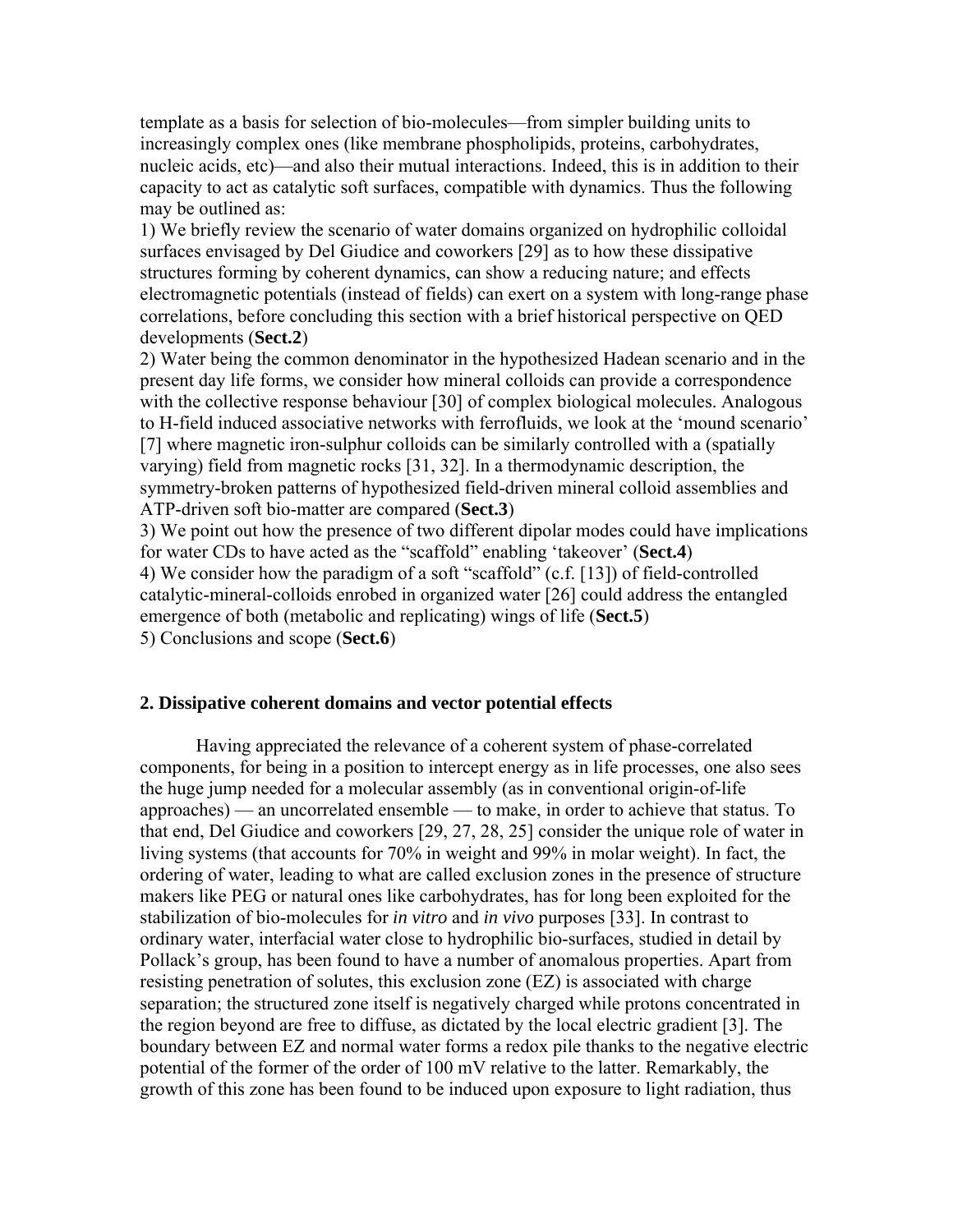making this energetic pathway a central protagonist for the origin of life. What's more, fluorescing exclusion zones show the possibility of electronic transitions, with implications for proto-metabolic processes; recall that energy of the order of soft-X-rays is required to ionize a water molecule (ionization potential 12.60 eV [29]. And the diffusing protons -- a by-product of the thus built-up exclusion zone-- enable the process of coalescence by balancing the inter-particle repulsion (owing to negatively charged structured water envelopes on the bio-molecules), forming ordered arrays. This is indeed consistent with the observation that increasing the light intensity diminishes the distance between micro-particles [3]. But, this scenario of orderly motion is at variance with the conventional picture of water with uncorrelated rotations and thermal effects [34], which is typically described with two-body interactions at relatively large distances. On the other hand, at much smaller relative distances, the opposite scenario dominates. Namely, the N-body interactions become increasingly dominant as r becomes smaller, when radiative corrections acquire increasing dominance giving rise to time-dependent e.m. fluctuations (necessarily coherent as against thermal effects).

These observations therefore have a natural interpretation in terms of the QEDbased 'coherence domain' (CD) theory [26, 35] in which charged system components are coupled to the e.m. field. CD theory makes use of a new collective ground state of the structured water (with entrapped e.m.fields) whose features differ from those of the isolated molecular ground state water (the incoherent gas phase). The non-coherent and coherent states are separated by an energy gap ( $\lambda_{CD}$  = hc / E<sub>ex</sub> = 0.1m), corresponding to the infrared region, where  $E_{ex} = 12.06$  eV is the energy of the excited state of water molecules). In this manner, this ubiquitous molecule gives rise to a 'coherence trap', eventually leading to a larger coherence unit [26, 34], where the water CD offers a reservoir of almost free electrons that are excitable at each step of metabolism with a concomitant reduction of entropy. Now QFT, as distinguished from mere (single-particle) quantum mechanics, is characterized by an uncertainty relation connecting the number N of field quanta (unspecified) and a 'phase'  $\Phi$  which-- unlike the usual phase of wave-like motion in quantum mechanics-- describes something more subtle, namely the (coherent) `rhythm' (*a la* Del Giudice) of the field oscillations as a whole. This uncertainty relation [36] in QFT which reads as:

#### $\Delta N \Delta \Phi \geq \hbar/2$ ,

plays an important part in determining the collective coherence measure  $(\Phi)$  of the aggregate of the bio-particles (vis a vis their number N) under the influence of the ambient e.m. field. A second uncertainty relation brings in the zero-point energy, or the energy of the quantum vacuum, which is best illustrated by the harmonic oscillator problem in quantum mechanics, viz., h $\omega/2$ , plays a subtle but crucial role in energy bookkeeping in the physics of bio-systems. This concept shows up rather dramatically when a large number of (incoherent) particles undergo a `phase transition' down to an ordered state with a decrease in entropy. This process must be accompanied by the release of a certain amount of heat energy (so as not to violate the Second Law of thermodynamics). And the source of this energy is precisely the zero point quantum vacuum energy noted above.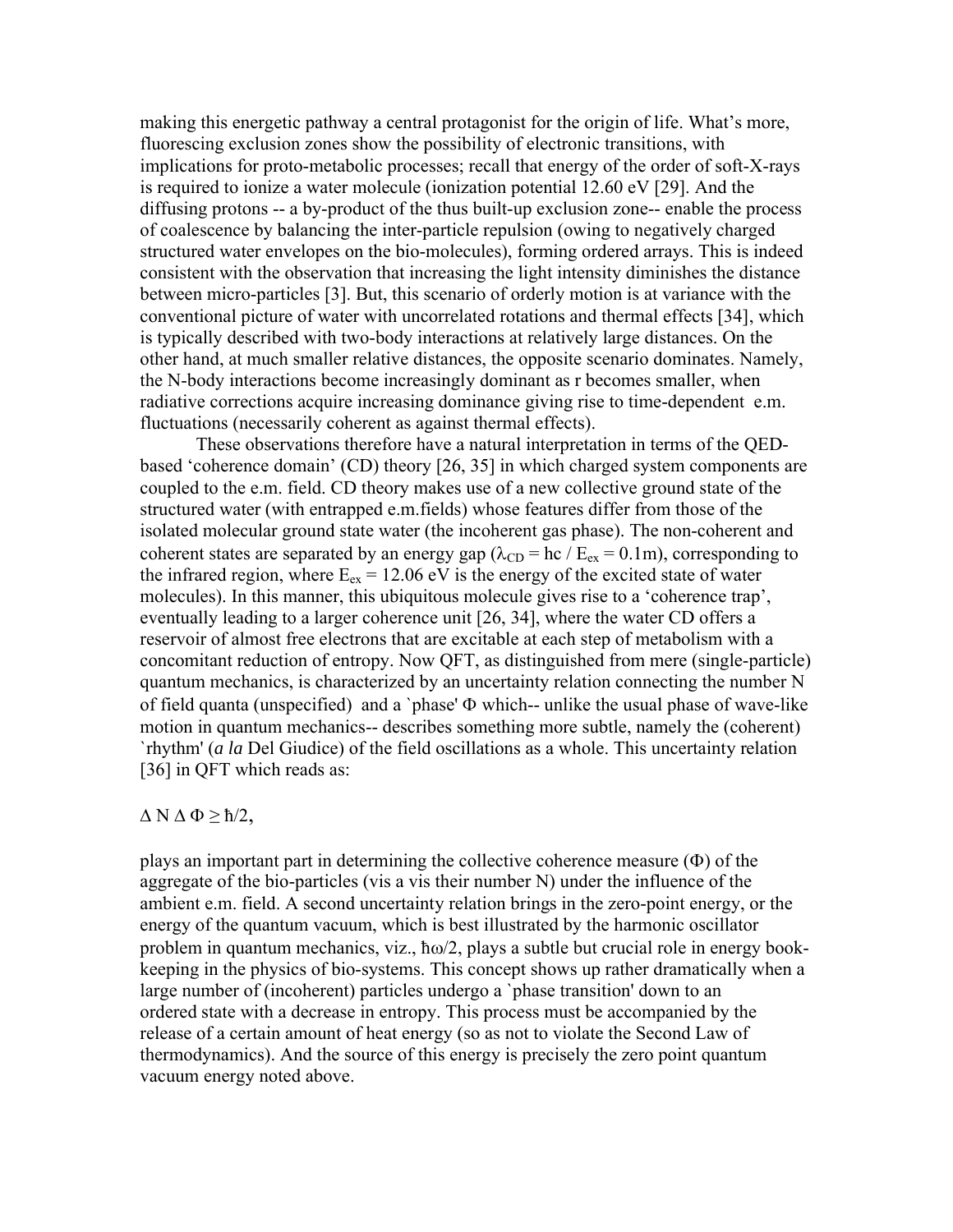As another interesting observation, Ho et al [37] have inferred the presence of coherent domains in embryos serving as detectors for the Aharanov-Bohm effect in a suitably designed set-up. The abnormality profiles of these embryos match those exposed to weak static magnetic fields, pointing to the sensitivity of the former batch to the *vector potential* in an essentially field-free region. The significance of this subtle effect has been interpreted by Brizhik et al [38] in terms of *non-linearity* of the corresponding Schroedinger equation. For a quick derivation, reinterpret the usual momentum p as *kinetic momentum*, on the lines of its energy counterpart which admits of a division in terms of kinetic and potential energies. Now the corresponding `potential momentum' involves the e.m. *vector potential A* in the form eA where e is the charge of the concerned particle so that the kinetic momentum becomes  $(p - eA)$ , and the usual kinetic energy term  $p^2/2m$  term gets replaced by (p-eA)<sup>2</sup>/2m. Now, for a linear (perturbative or 1<sup>st</sup> order) dependence on A, the phase  $\phi$  can be simply 'gauged away' (i.e., trivially eliminated), so that only a non-coherent description of the state remains! But with a more complete (non-linear) dependence on A, one has the more interesting possibility that the phase  $\phi$ can no longer be eliminated and depends directly on A, thus producing a coherence effect, while the `mundane' amplitude  $\psi_0$  has a more or less `classical' (non-coherent like) dependence on the fields E and H [38]. Note also that the phase  $\phi$  is directly connected to the Aharanov-Bohm effect, (recall the definition of its characteristic phase shift) !

To sum up the findings with a historical perspective, it is good to recall that the unique vacuum was the source of fundamental discoveries in the middle of the last Century, such as the `Lamb shift', which had generated novel ideas of Renormalization of the Vacuum, as well as second and higher order electromagnetic corrections, leading to incredible agreement with experiment up to one in  $10^{12}$ ! In the excitement of these dramatic discoveries however, the potential powers of the e.m. field for impacting other (less exotic) phenomena somehow got lost sight of ( due to lack of immediate motivation ?). In this respect an important phenomenon—first recognized by the Italian group of Del Guidice and coworkers--concerns the role of QED as a (ubiquitous) *ambient field* making its impact on biomatter at the more earthly `first-order level' itself, even without going into such fancy second order corrections! What Del Giudice's group recognized was that in the ambient interaction of the e.m. field with bio-matter, its vacuum is already in a highly degenerate form, together with its features of symmetry breaking and the presence of long-range Nambu-Goldstone (NG) bosons [39, 27, 28]. This interaction is best expressed in terms of the e.m. potentials  $A$ ,  $\phi$  (which have longer ranges than the corresponding field quantities E and H). It seems surprising that this `elementary form of e.m. interaction with bio-matter which is otherwise quite basic, was not considered earlier in the literature in such a `holistic' form.

# **3. Water organized on bio-matter vs field-controlled mineral colloids**

The above framework for stable dissipative structure formation and storage of energy in coherent form brings about a synthesis of energy and information (!) that seems highly relevant for water, which is capable of changing its supra-molecular organization depending upon its interaction with the environment. This is thanks to the special properties of the electronic spectrum of the ubiquitous molecule-- their proposed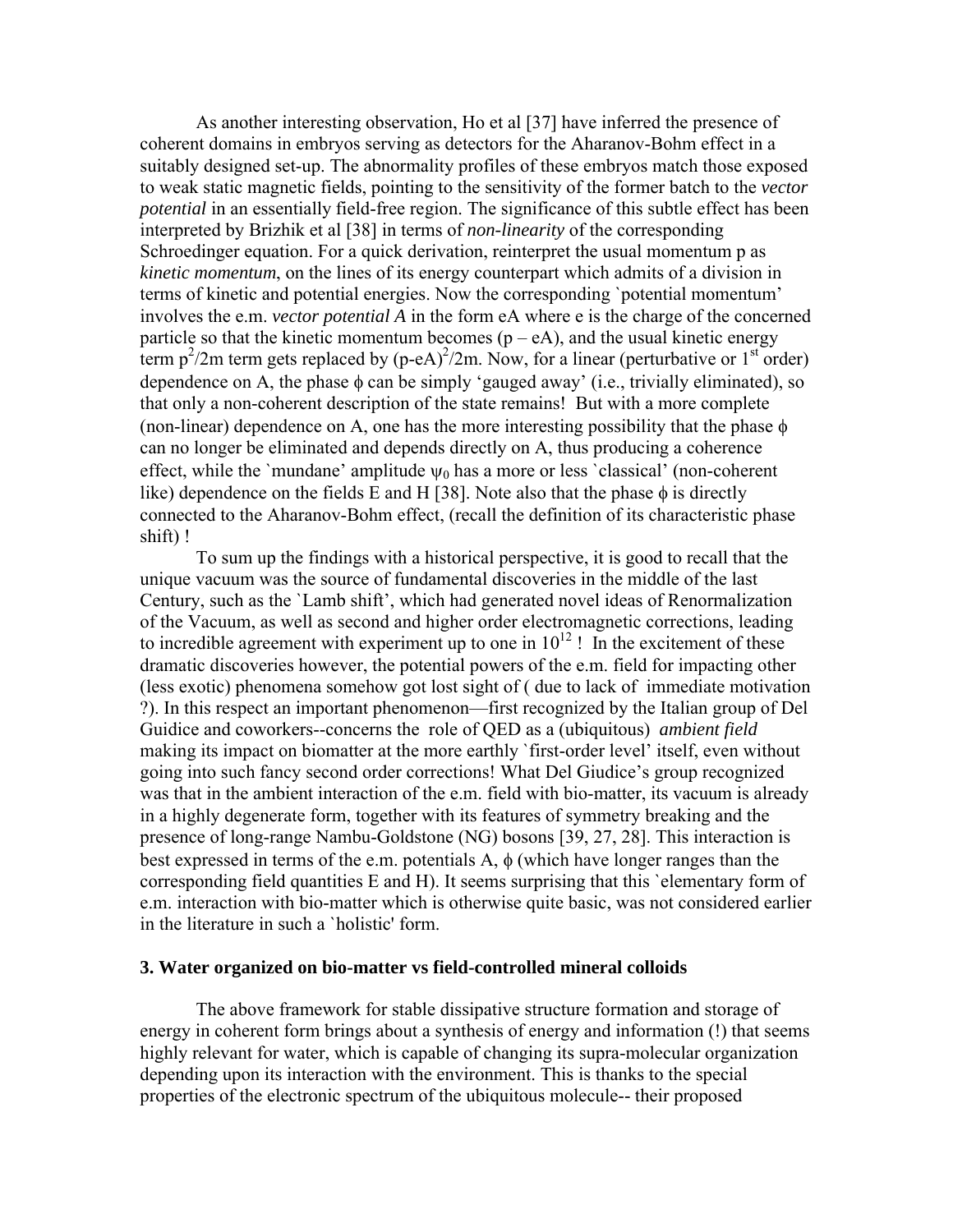candidate providing the 'hardware'. As discussed above [38], the vector potential A--the 'brain' behind the coherent arrays (of e.m. field-entrapped CDs)-- already offers a `switch' for controlling the phase of the coherent system, with a range of implications for living organisms, such as global selection mechanisms and communication networks. But, as water in the coherent organized state requires a hydrophilic surface for its structuring, this may well also hold the key to how the 'takeover' from minerals by organics [13] had come came about, its' collaborating presence being a common factor in both scenarios—hypothesized mineral colloids in the Hadean, and organic living systems today. In particular, we refer to the dynamical basis of selection via the e.m.f. mediated resonance-basis of attraction of molecules ([26, 27, 28, 24], Sect.2). Now, since Life is a historical phenomenon, the question of how the phase of the coherent water system could have been manipulated, must hence be intimately entangled with the properties, the nature, the workings of these 'eccentric' bio-molecules that 'took over' from their inorganic ancestors. In addition, non-covalent interactions between the complex molecules, like lipids, proteins, carbohydrates, and nucleic acids, via a variety of recognition modes—that underlie biological language-- frequently appear in myriad conserved patterns for propagating information observable across kingdoms of life. Instead of life's emergence based on the single origins of only one of these complex forms in a suitable geochemical setting (where the issue of how these associations might have happened would have to be either postponed or skipped), the picture gels with that of gradually building up organic networks within a special microenvironment that could allow time for associations between molecules and later between types of molecular networks to occur [10, 11]. And, a dynamic super-scaffold comprising organized water domains (see Sect.2) could have selected different kinds of specialized organics to replace its components carrying out different functional roles; this scenario entails that associations between complex bio-molecules came about by these substitutions.

#### **3.1 Soft-matter; large response functions: a 'thermodynamic' description**

We start with a phenomenological (*a la* statistical mechanics) description urging that the attributes of what has come to be known as 'soft matter' coined by Pierre-Gilles de Gennes [30] be reviewed in the light of the "principle of biological continuity" (see, e.g., [40]). One could ask if mineral-like clusters (iron sulphur, etc) have been around for 'more reasons' than the huge list already compiled hitherto [41] (see Sect.3.2 next). Had a soft mineral-containing scaffold given residence to a quasi-particle/s, which was equally comfortable in association with its organic successor, providing the same pattern of dynamic functional 'goods'? Again, the huge advances in the materials sciences sector show couplings between different d.o.f.s (magnetic, elastic, thermal, etc), as in those of biomolecular systems [42], and raise the possibility of similar patterns in mineral colloidal particles [43]. In fact, thermally stable mineral liquid crystalline phases are of interest as they can be electron-rich in contrast to organic ones, and therefore possess pronounced electrical, optical and magnetic properties [44]. Now, the collective nature of the "large response functions" [30] underlies the susceptibility of complex bio- matter to small external perturbations. In fact, the main aspects of soft matter: response functions, non-covalent weak interactions and entropic forces play a key role in biological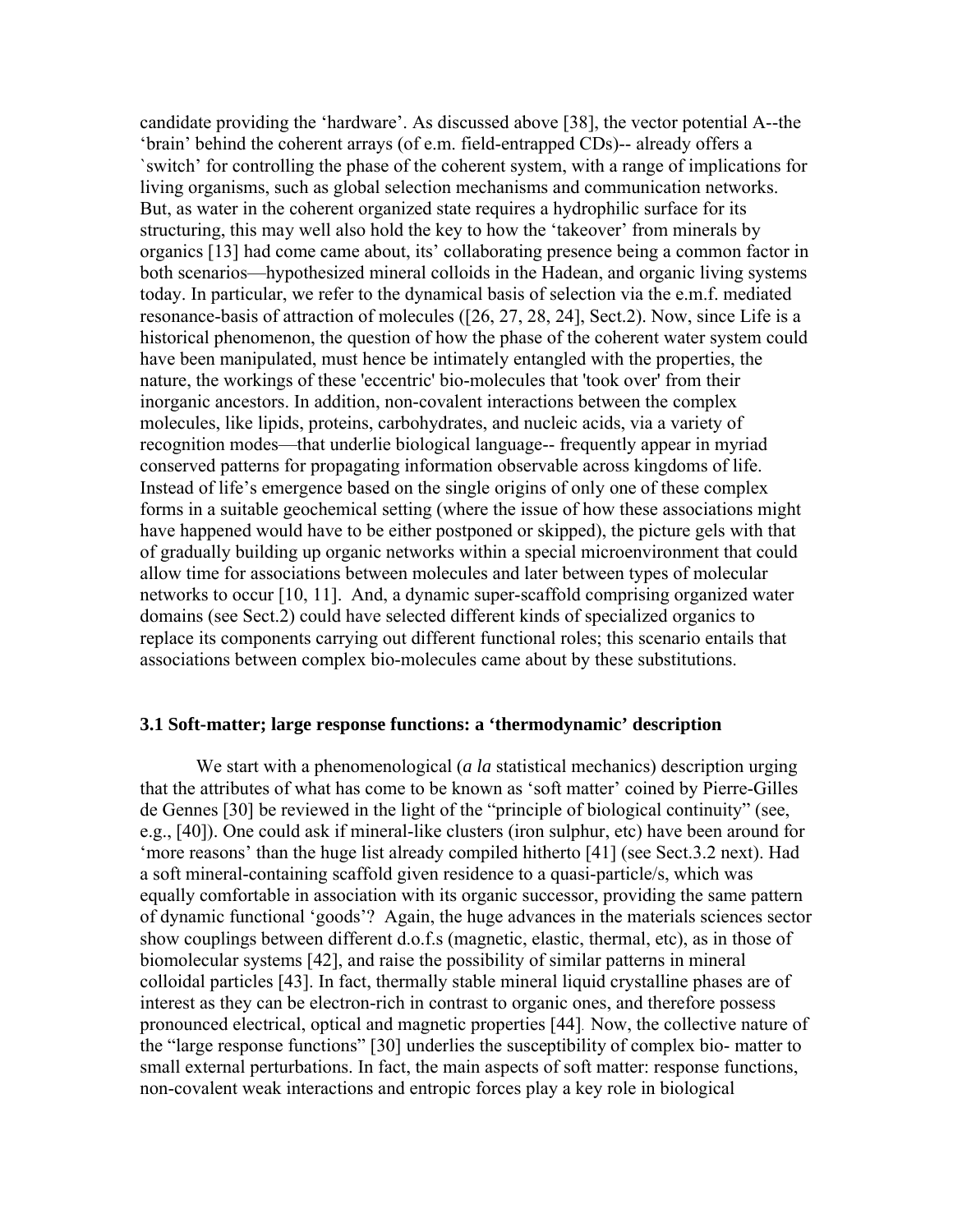organization and close-to-equilibrium dynamics. Its emergence seems hard to imagine from very simple organics at the core (that could be traced to primordial abiogenics) unless this transition can be in principle addressed in a continuous deterministic manner. Guided by Cairns-Smith's paradigm that any material with this potential was fine so long as it was readily available, we suggest that a template comprising mineral colloids [32] could have realized these functions. In particular, one may recall that *fields* can carry signatures such as sensitive material responses, indicating how a coherent source can supply energy to matter to sustain an isothermal, symmetry-broken aperiodic assembly subject to random fluctuations. At a macroscopic level, a good example was provided by Breivik [45] who showed how magnetic information transfer (via self-assembled 3 mmsized magnets) helps encode a sequence of independent and identically-distributed random variables [46], underlying life's information-rich aperiodic order [47]. For an extension of this to the nano-scale consider field-induced aggregates observed in ferrofluid dispersions [48, 49], described as a phase-separation of a particle-concentrated phase from a dilute one [50]. These close-to-equilibrium structures (requiring about tens of milli Tesla fields for their formation) are dissipative in nature, breaking up when the field is switched off, and offer a basis for slowly changing patterns as in soft bio-matter. The external H-field breaks the rotational symmetry of the dispersed and disoriented single-domain particles that are subject to thermal fluctuations from the bath, and imposes a directional order. Again, Dyson's [51] use of field-accreted-matter for simulating 'analog-life', gives an instructive edge to magnetism-based proposals, e.g. implementation of Boltzmann machine type of neural network based on inter-spin exchange interactions in a spin glass [52]; and associative memory simulations, using particle-particle dipolar interactions in nano-colloids [53].

#### **3.2 Rock magnetism and magnetic colloids in 'mound scenario'**

Similarly, as magnetic rocks are a good provider of moderate H-fields for accretion of nanoparticles forming on the Hadean Ocean Floor [31], this brings us to the alkaline seepage site mound scenario [6, 54, 55], illustrated in Figure 1 (reproduced with permission from Russell and Martin [7]; Russell et al [54]). Here, negatively-charged colloidal mineral greigite forming under alkaline mound conditions (as pH well above 3 [56]), does resemble an aqueous-based ferrofluid. Significantly, the key to stabilizing its colloidal-gel state lies with organics [57]. And, the strong structural similarities between iron-sulphur clusters in enzymes and their mineral counterparts that were likely to have been present on the primordial ocean floor, underlies the interest in sea-floor hydrothermal systems [7]. For, clusters of iron-sulphur are seen ubiquitously across living systems (despite their pre-dominantly organic basis), and carry out a variety of roles, such as electron transfer, radical generation, sulfur donation, control of protein conformational changes associated with signal transduction, to name some [58, 59, 60, 61]. In fact, spin polarization and spin coupling are key characteristics of the sulphur bridged complexes, embedded within these ancient bio-constructs [62]. The spins on metal sites in di- to polynuclear iron sulphur clusters are coupled via what is called Heisenberg exchange coupling, which typically favors antiferromagnetic alignment of neighbour-spins. This in combination with valence delocalization within the cluster helps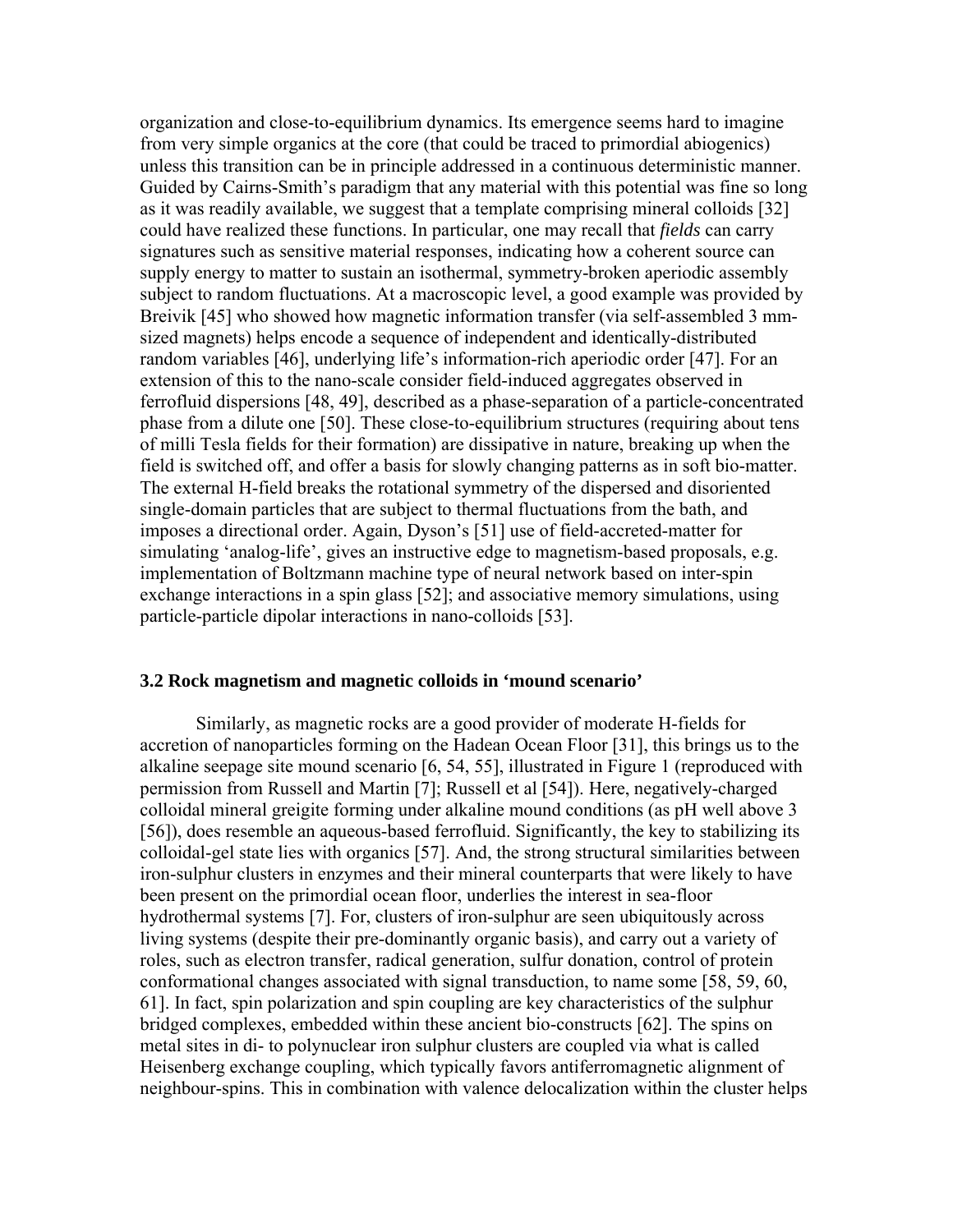bring about coupling of different degrees of freedom and add to the complexity of the system [62]. Ligand binding can thus affect not only the electronic distribution, but also the pattern of spin alignment, and hence the net total spin state [63]. The complex web of interactions-- orbital interactions, electron delocalization and spin coupling-- in the ironsulphur clusters [64] shows the likelihood of a similar profile for magnetic mineral colloids in the mound membranes.

In the mound scenario, colloidal membrane surfaces, envisaged as hosting simple metabolic cycles, comprise of iron-sulphide minerals, such as mackinawite and greigite, which along with some other transition metal compounds could have been geochemically available for carrying out similar catalytic type of functions, and acted as proto-metabolically relevant catalysts [7, 65, 55]. Not only that, but the confrontation of geo-fluids at different pH across precipitating colloidal FeS membranes, also provides insights into the essential dependence of biological processes on a proton-motive force (chemiosmotic gradient) across cell membranes, which is a more or less invariant mechanism of energy conversion across living forms [66].

The 'mound scenario' thus weaves together the key material patterns highly relevant to life processes—soft colloid gel state, catalytic enzyme-like iron-sulphur clusters (for primordial metabolism), plausible abiogenic reactions (with passage of electrons to lower energy states), natural gradients (of redox, pH, temperature), to name some— into a persuasive geochemical location on the Hadean Ocean Floor. It gives a plausible account of how key abiogenics could have accumulated [67] and coordinated with each other [10] in membranous inorganic compartments, as well as dynamically ordered framboidal reaction sacs [68]; the latter forming through interplay of attractive and repulsive forces  $(c.f. [69])$ . Indeed, spherical, ordered aggregates of framboidal pyrite about 5 $\mu$ m in diameter were found in fossil hydrothermal chimneys [70, 71, 72, 73]; see Figure 2 (a) and (b), that seemed to have grown inorganically from the spherical shells of FeS gel. Furthermore, Russell and coworkers [70] have noted the size similarities of the magnetosome crystals to that of pyrite crystallites  $($   $\sim$  100nm in diameter) comprising the interior of framboids that appeared to have grown inorganically from spherical shells of iron-sulphide gel; their earlier stages would have comprised reduced forms of framboidal iron sulphide, just as in iron sulphide bearing bacteria. Here, the quasiperiodic organization associated with naturally formed framboids [74] is intriguing in view of their resemblance to the well-studied dynamic order in laboratory made quasi-crystals. These form via an accretion-based mechanism [75] and show unusual combinations of properties (resembling living matter). Thus, the observation of scale-free framboids rekindles the long-standing interest in these forms for the origins-of-life [76], providing as they do, an opportunity to study the surface-minimized packing of colloidal spheres as independent dynamical components [46]. Wilkin and Barnes [56] explain the formation/stability of micro-meter sized framboids, using an interplay of negatively charged repulsive and magnetically attractive forces, where a size > 100nm would orient crystals to the weak geo-magnetic field  $\sim$  70 microTesla. Extrapolation of this to the milli-tesla scale (via a local field from magnetic rocks) shows the feasibility of *nanoscale aggregates*, analogous to ferrofluid ones. This conjecture [31], inspired by chimneys showing framboids (plate 2 of [73]), gets support from observations of fractal greigite framboids [77] which independently affirm the natural propensity of this mineral towards an aperiodic, nested organization.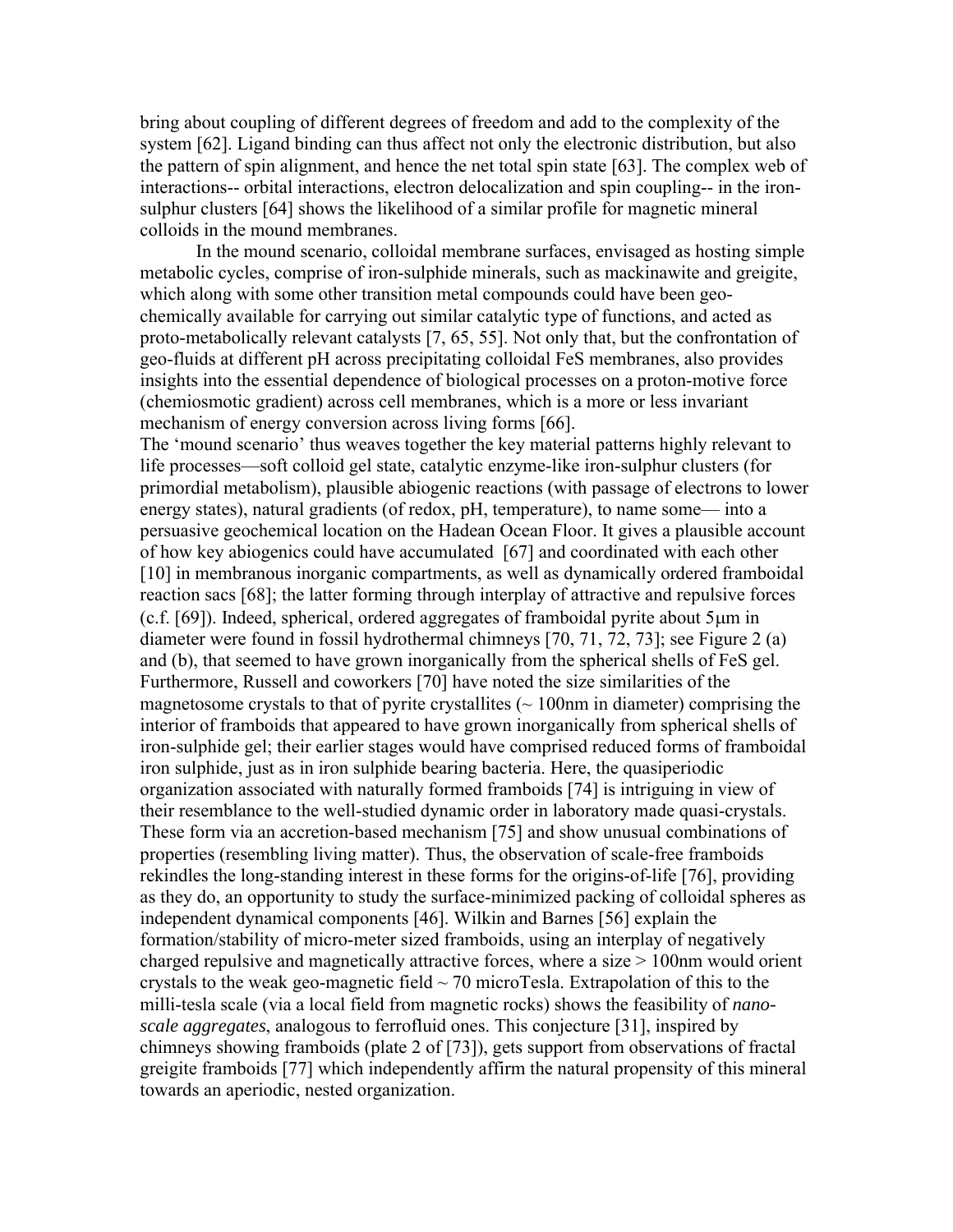As to the possible relevance of these observations to the coherent dynamics discussed in the previous sections, we note in passing that a correspondence exists between fractal structures and the algebra of "q-deformed" coherent states (Fock-Bargmann Representation); see Vitiello [78, 79] for details. While this is beyond the scope of the present paper, this is an interesting way to describe the emergence of long range correlations at the global (mesoscopic/macro) level from local (microscopic) deformation patterns.



Figure 1. The hydrothermal mound as an acetate and methane generator.

Steep physicochemical gradients are focused at the margin of the mound (see text, also [54] for details). The inset (cross section of the surface) illustrates the sites where anionic organic molecules are produced, constrained, react, and automatically organize to emerge as proto-life (from Russell and Martin [7], and Russell et al [54], with permission).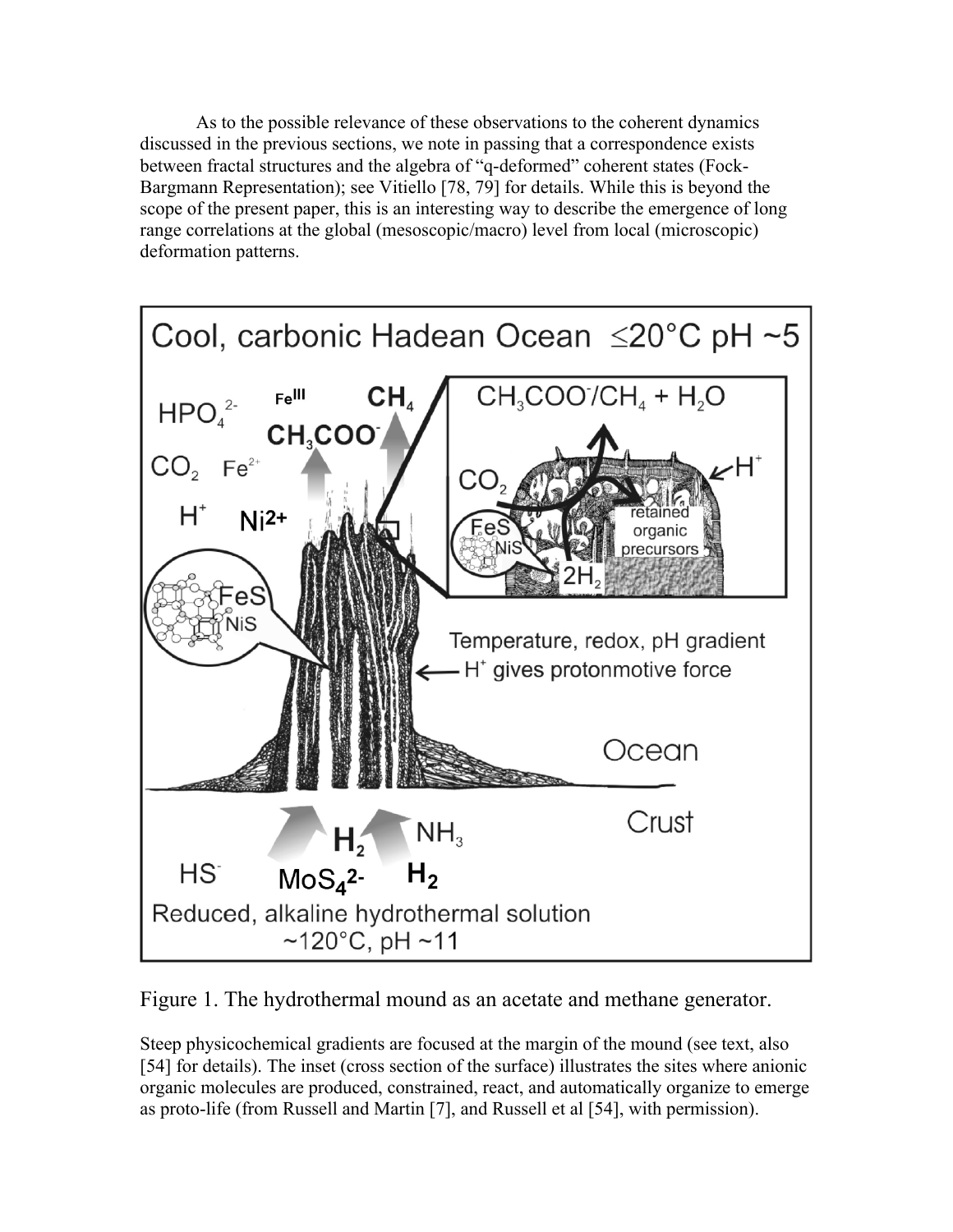

(a) Small vent (b) Sheaves



Figure 2. Framboids in chimneys:

(a) Small pyrite vent structure: Reflected ore microscopy of transverse section shows a central area of empty black spaces plus (grey) fine framboidal pyrite, and a fine euhedral authigenic rim surrounded by baryte, with minor pyrite; (b) Sheaf system, formed from coalescing rods of anastamosing microcrystalline pyrite. Black areas are empty spaces; central regions are framboidal pyrite with an exterior of crystalline pyrite. (Labelled pictures given by Dr. Adrian Boyce are reproduced with his kind permission; Source: Boyce et al. [71, 72]; Boyce 1990: Exhalation, sedimentation and sulphur isotope geochemistry of the Silvermines  $Zn + Pb + Ba$  deposits, County Tipperary, Ireland; Boyce, Unpublished Ph.D. thesis, University of Strathclyde, Glasgow).

# **3.3 Environment as a field—'Taming the noisy Shrew'**

Now, the scenario of a magnetic template for 'soft-bio-matter', unfolds a *novel role* for the *environment*. Here, far from being solely a harbinger of perturbative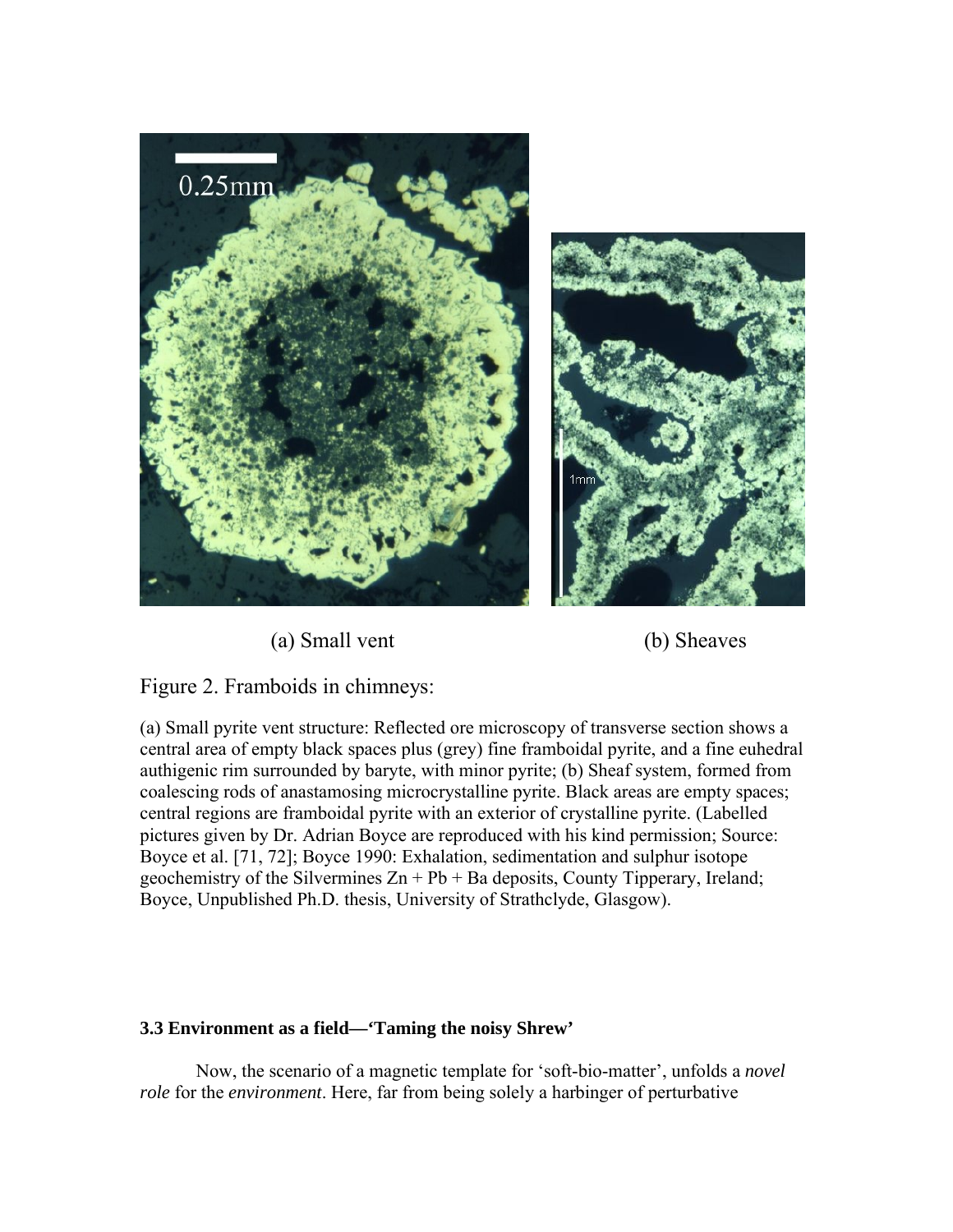influences, the environment holds the *controls* for the assembly process itself: the field enables the super-paramagnetic particles to overcome thermal fluctuations so that in the resulting aggregates, the components are held together by reversible weak dipolar interactions. Thus, in contrast to crystal lattices, the soft assemblies seem conceptually compatible with dynamics, and would have remained intact, even if the 'layers' of the aggregates were used as surfaces for adsorption (e.g. by abiogenics) or as passages to diffusively migrating particles. For, an H-field can connect the response-to-field variations (i.e. susceptibility) and the correlators between interacting spins via the fluctuation-dissipation theorem (FDT). And, for gradual flux changes to be consistent with effectively isotropic local surroundings for particles (diffusing through the fieldinduced aggregates), moderate gradients in the mound may have sufficed (c.f. [55]). Sure enough, the weak magnetic dipolar interactions between the latter and those forming the 'layers' have a striking resemblance to the recognition-based movement in transcription and translational processes. Note that the same patterns of diffusive migration through assemblies also map with the ATP-driven migration of bio-molecular motors on cytoskeletal protein networks. Next, to consider coupling of scalar chemical reactions with vector processes like diffusion [80], let's extend surface-transfer reactions envisaged in ligand shells of adjacent transition metal elements on crystal surfaces [81] to 'template'-layers of magnetically ordered particles (c.f. [10]). Now, within a common FDT framework for *asymmetric* movements, binding to non-magnetic ligands (e.g. organics) would increase the net potential energy barrier of the particles for interacting with their 'template'-partners compared to their unbound counterparts. Thus greater diffusive exploration of the organic bound particles (as in bio-molecular motors) contrasts with the entrapment of the unshielded ones into an expanding network of dipolar interactions (as in growth phenomena). Note that the isothermal, cyclic switching between different entropic states in molecular motors, is pictured here using a gentle flux gradient (non-homogeneous rock H-field) periodically perturbed by local H-fields of 'template'-partners, leading to alternating high and low-'template'-affinity states due to the dipole's magnetic degree of freedom [31]. In contrast to these first-order-like phase transitions, the superimposition of a gentle temperature gradient on field-induced structures results in a decrease in magnetization (a second order phase transition) of a diffusing dipole (c.f. [82]). Here, changes in susceptibility seem a plausible response mechanism for harnessing various fluxes in the mound, enveloped by further colloidal/mineral precipitates. In this context, the coupled d.o.f.s in bio-matter ([42], see Sect.3.1) have a strong resemblance to the secondary effects of magnetism in a substance arising as a consequence of couplings between its different physical properties : magnetocaloric, magneto-electric, magneto-optic, magneto-striction [83]. Hence similarly, via the fluctuation-dissipation response mechanism, these couplings could have enabled the environment to harness any gentle gradients using its' field as a "switch". In addition, the passage of charges is expected owing to gradients in the mound, which would induce a magnetic field. The scenario of the latter interacting with the rock field at the base of the mound, and leading to a (reversible) homopolar-motor-like rotation of conducting assembly components, does seem reminiscent of the rotatory ATP-driven pumps that are thought to be amongst the early-evolved mechanisms.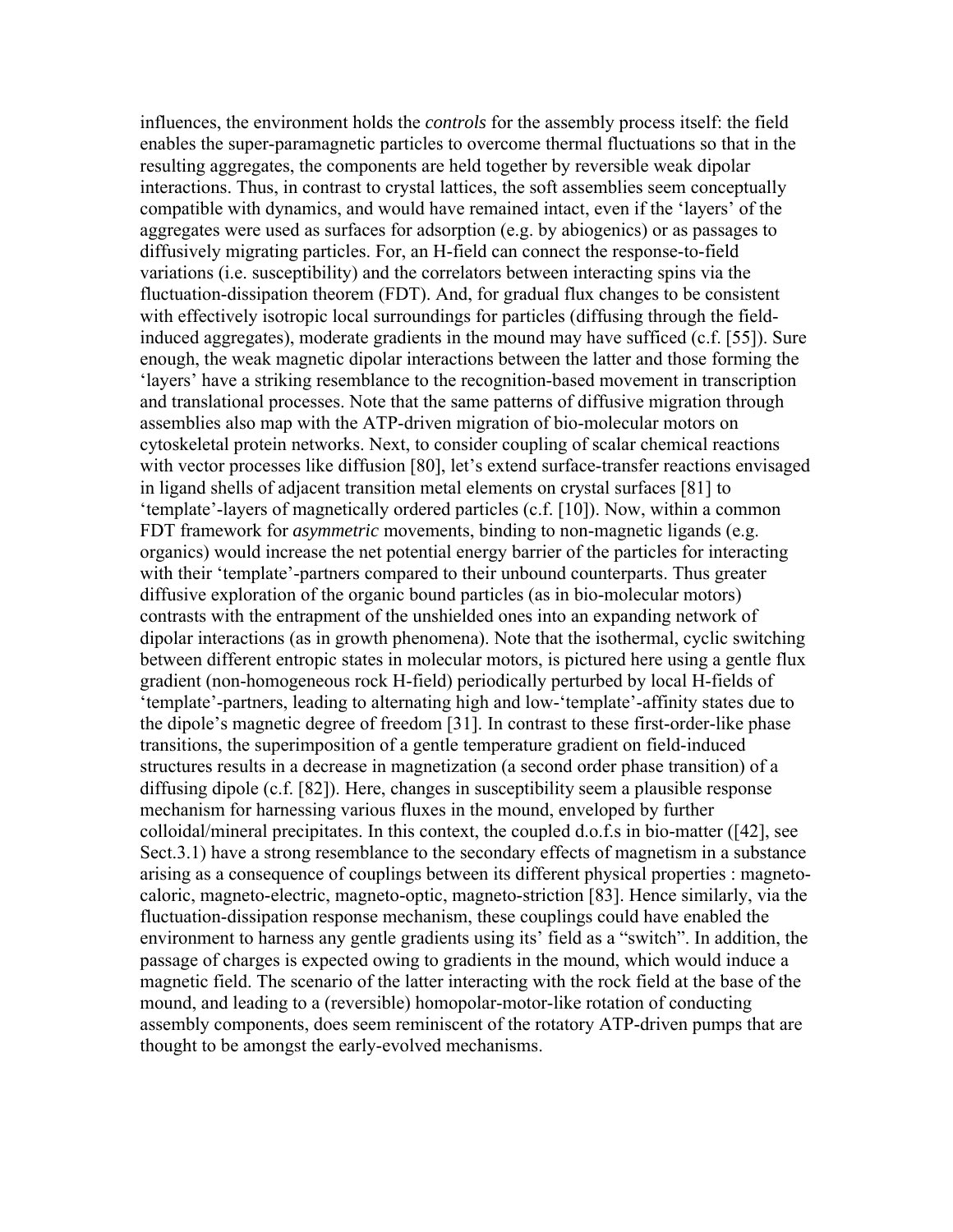#### **3.3.1 Chirality : Naaman; Rosenberg; mound scenario**

All along, the constructive use of noise (via FDT) is possible, thanks to the magnetic asymmetry of the assembly. Their ATP-driven soft-matter counterparts in living systems, however, employ chiral molecules for achieving ratchet-effects. A causal connection to understand this correspondence could be given in terms of spin-polarized electrons (as in [84]). This is also consistent with the geochemical-based view of life's origin [54], which posits that life emerged on the surface of a wet planet (likely earth) once the early evolved mechanisms were set in place (mechanisms requiring light, such as photosynthesis, therefore evolved later in this scenario, which makes it relevant to consider interactions with chirality ingredients like circularly polarized light for later stages of evolution). Briefly, the work of Naaman and coworkers [84, 85] reveals how co-operative effects can endow assemblies of chiral dipolar molecules with the capacity to selectively discriminate between spins pointing 'up' or 'down'. A similar spin-filtering effect is achieved in spintronics by applying an external field to induce magnetization in ferromagnetic thin films. On the other hand the magnetization in its' biological counterpart—layered organization of dipolar chiral molecules-- is based on two stages: 1) the magnetic field-created by transfer of charge (electron or hole) through chiral molecules aligns the magnetic dipole of the charge transferred; 2) then exchange interactions in the layered domain keeps them aligned (the spin–orbit interaction is negligible here). Furthermore, in an important study, Rosenberg [86] has shown how chirality can affect reactions in the presence of spin-polarized electrons, provided by radiating the magnetic substrate binding the organics. The requirements for producing low energy spin-polarized electrons -- ionizing radiation and a magnetic substrate—seem to match with the 'infrastructure' available at the base of the mound. In addition to the presence of high levels of radioactivity and the reducing conditions prevailing in the Hadean Earth's crust, Ostro and Russell (unpublished results 2008), have described how iron and iron-nickel particles derived from the subhypervelocity flux of iron and NiFemetal containing chondritic meteorites and micrometeorites, and distributed on the ocean floor, would be partially scattered throughout the mound (see [31]). The invasion of the mound by magnetized extraterrestrial materials would have been further reinforced by secondary magnetization of the magnetite produced as an alteration product at the base of the mound [31] as a consequence of serpentinization [87]. The plausibility of having spin-polarized electrons, in the mound then throws up the intriguing correspondence between the available carriers of the spin-polarized electrons -- the field-ordered magnetic dipolar colloids [31, 32] and structured water [3, 29, 27, 28, 24] —and the assemblies of chiral dipolar biological replacements which show magnetic behaviour upon polarized charge transfer [85]. Indeed, recent results demonstrate that mackinawite, which is isostructural with high-temperature Fe-based superconductors, also shows similar magnetic profiles, thus leading to the conjecture that this important component of the 'mound scenario' may well be one of the simplest among Fe-based superconductors [88].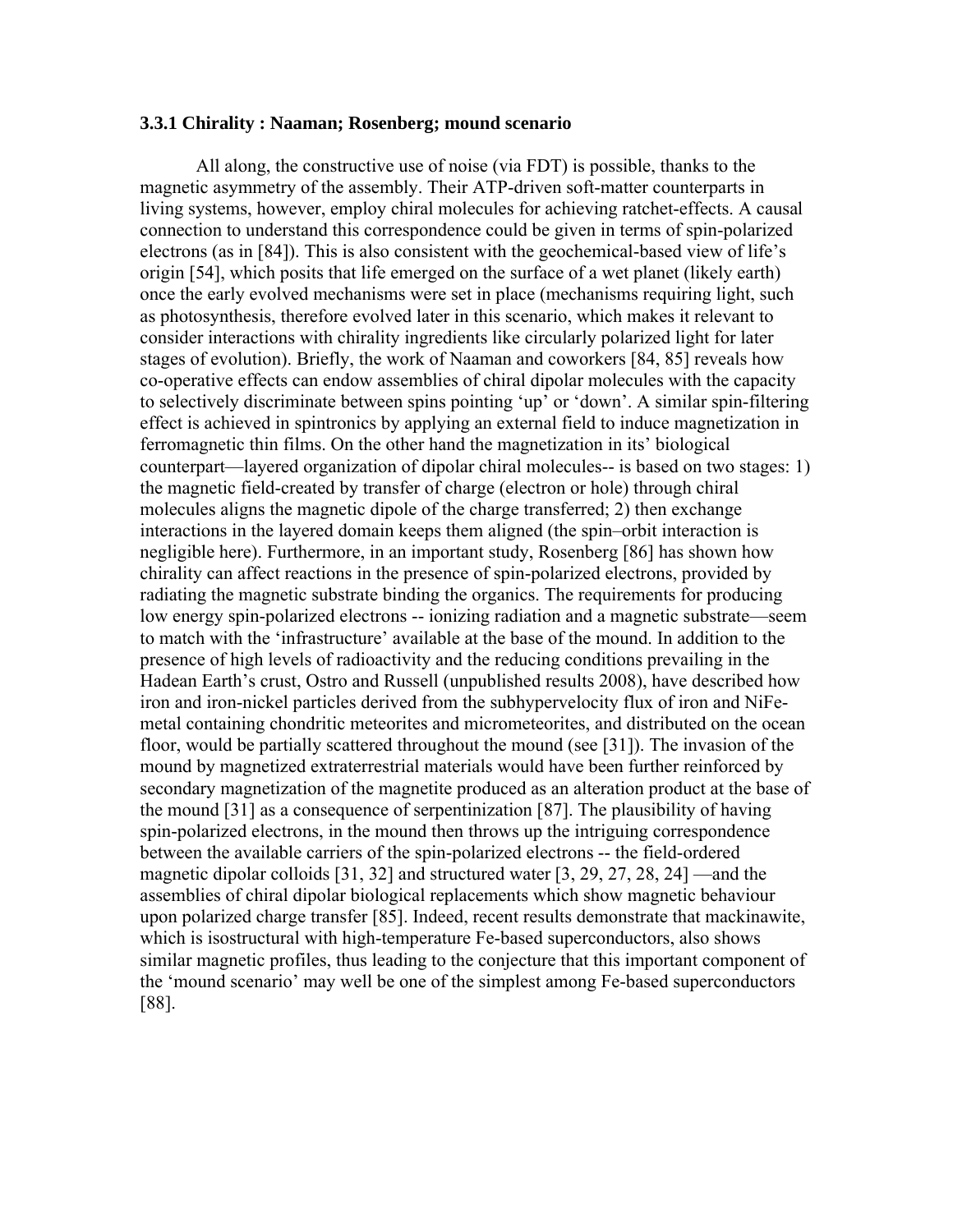#### **4. QFT scenario: Two modes of water CD-"scaffold"**

Albeit, described above (Sect. 3) at a `stat mech' (thermodynamic) level, one repeatedly encounters analogies of collective behaviour (many coupled spins vs many coupled atoms), where symmetry broken patterns in inorganic colloids show matching correspondences with their biological counterparts. This scenario is fully compatible with a QFT description, with merely a change from imaginary (Matsubara) `time' to real time, *a la* Feynman, the system, as the carriers of ordering information. With the `ordering' there is effectively a freezing of the d.o.f.'s of some elementary (microscopic) components, leading to a coherent, collective (macroscopic) quantum behaviour called the ordered pattern, (see [21, 39, 24]). One can also check that the rotational symmetry broken N-G-bosons (magnons) seem to be more relevant to dynamical biological systems (see the application of rotational symmetry-breaking via electric dipoles in the dissipative brain model of Vitiello [89]), rather than the translational symmetry broken phonons-- N-G bosons in the crystal context. Nevertheless, the quasi-particles associated with the symmetry-broken organization patterns could hold the key to how the 'takeover' [15] from inorganic-magnetic dipolar to organic-electric dipolar nature came about, the association with interfacial water CDs being common to both scenarios.

We have already seen in Section 2, how organized water can exhibit crystal-like collective properties, where a deep reshuffling of its electron clouds allows it to act as an electron donor. Water CDs can act like machines and collect energy –even non-coherent sources like thermal noise—and store in a coherent form, and even include "guest molecules" [26]. Further, the association of coherent water CD's with a reservoir of quasi-free electrons enables the production of metastable coherent excited states [90]. Thus, when excited by some externally supplied energy, the ensemble of quasi-free electrons execute rotational motion (as cold vortices) with quantized magnetic moments that can align to ambient magnetic fields; their stability is ensured by their "cold" coherent nature, preventing thermal decay [26]. Thus the water CDs can be associated with both electric (oscillatory) and magnetic (rotatory) dipoles. Now, the criterion for a "guest" molecule to gain entry into the CD "machine" is that of a matching frequency to that of the CD host via its (lowest order) radiative dipole. And, interfacial water CDs capable of both kinds of absorption/emission exchanges-- can provide a powerful scaffold mechanism for swapping between inorganic (magnetic-rotatory dipolar) and organic (electric-oscillatory dipolar) colloidal organizations. This is since being coherent systems their phase can be tuned by an external e.m. potential [38, 35]. Thus, for consistency with the principle of biological continuity, e.m. potentials associated with quasi-particles, arising from the various symmetry-breaking contexts in biological organization today, had to be similarly linked to mineral-based ancestors in the Hadean, for enabling the envisaged 'takeover' [13]. Again, the correspondences between the hypothetical Hadean and biological scenarios (Section 3) provide functional contexts for energy dissipation; here the thermodynamic-FDT-basis of description can be checked for their compatibility with coherent exchanges with water CDs. The latter can increase their coherent stores even by accepting incoherent thermal noise, the requirement for release being that the "guest" provides a matching frequency (see above). Evidently though, the organics could not 'takeover' all the functions, such as electron transfers and sensing (see below).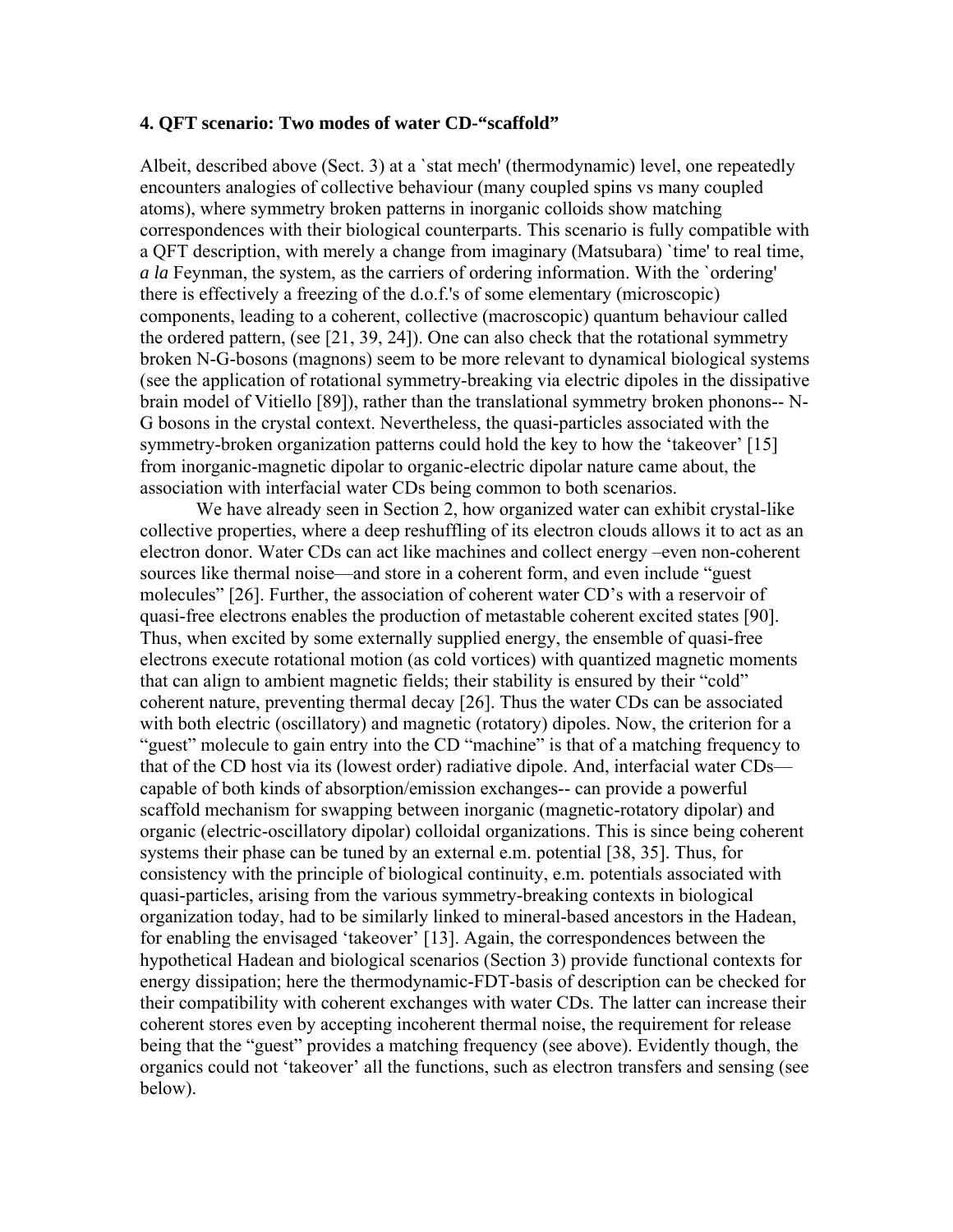#### **5. Metabolism, Replication, and Sensing**

Magnetic networks also provide a conceptual platform for bringing together a variety of mechanisms—such as harnessing different fluxes (since further colloidal/mineral precipitates could envelop the mound)—as an alternative to say, awaiting the emergence of the elaborate genetic set-up enabling lateral gene-transfers. For in principle the presence of magnetic-dipolar modes in water CDs offer a mechanism for a framboid-like scaling up of magnetic assemblies, permitting their navigation to zones with weaker field intensities. And we speculate that once the weak geo-magnetic field started to develop, similarly organized organic replacements could have disembarked from the mound. The former also offers a plausible response-based mechanism for navigation. Note the similarity between the passage of a magnetosome containing bacterium, moving in response to the extremely-low-frequency geo-magnetic field [91] (although by sensing changes in the inclination magnitude increasing from the equator to the poles) and the *scaled-down scenario* of ligand-bound super-paramagnetic particles traversing a field-induced aggregate in response to (gentle changes in flux lines due to) an external moderate H-field [31]. For, bacteria do use these cell-components as compasses [92, 93, 94] that help to orient them to the geo-magnetic field, as they navigate through waters. Interestingly, magnetosomes are composed of ordered magnetite crystals, as well greigite ones, albeit less frequently [95, 96]. Their ancient origins can be appreciated from the conjecture that "Magnetoreception may well have been among the first sensory systems to evolve" based on the universal presence of single-domain crystals of magnetite across many species and groups of organisms, ranging from bacteria through higher vertebrates that exploit the geo-magnetic field for orientation, navigation, and homing [97, 98]. In addition, different magnetite-based models of biological magnetic-torque transducers have been proposed as a basis for sensing and transducing magnetic-field changes via direct/indirect coupling to mechanosensitive ionchannels [99]. Indeed, to quote from Kopp and Kirschvink [100], "The magnetosome battery hypothesis suggests the possibility that the magnetosome arose first as an iron sulfide-based energy storage mechanism that was later exapted for magnetotaxis and still later adapted for the use of magnetite".

The gradual substitutions of colloidal magnetic networks bound by weak dipolar interactions could conceptually explain how recognition-based communication language (e.g. complementary base-pairing, enzyme-substrate, etc) may have arisen in watercoated bio-networks bound by non-covalent, weak recurring bonds (H-bonds, van der Waals); note the capacity of the latter to undergo sol-gel transformations, like reversible magnetic gels. Further, as structure (shape, polarity, etc) dictates interactions, one wonders if incorporation of substitutes had not been an information registering mechanism of a coherent ancestor leading to the structure-function associations across biology, the 'contents' being different functions in different structural (memory) addresses. Now the emergence of a digital form of storing information in this scenario where associative networks were available [31]—is likely to have been a later development that can be understood in terms of connections developing between networks [10, 11]. Nevertheless, a magnetic environment proposed by us (see [101]) can provide a basis [32] for Patel's [102] proposal of a quantum search leading to a digital mechanism, if a coherent ancestor indeed brought forth life, that is. Other workers have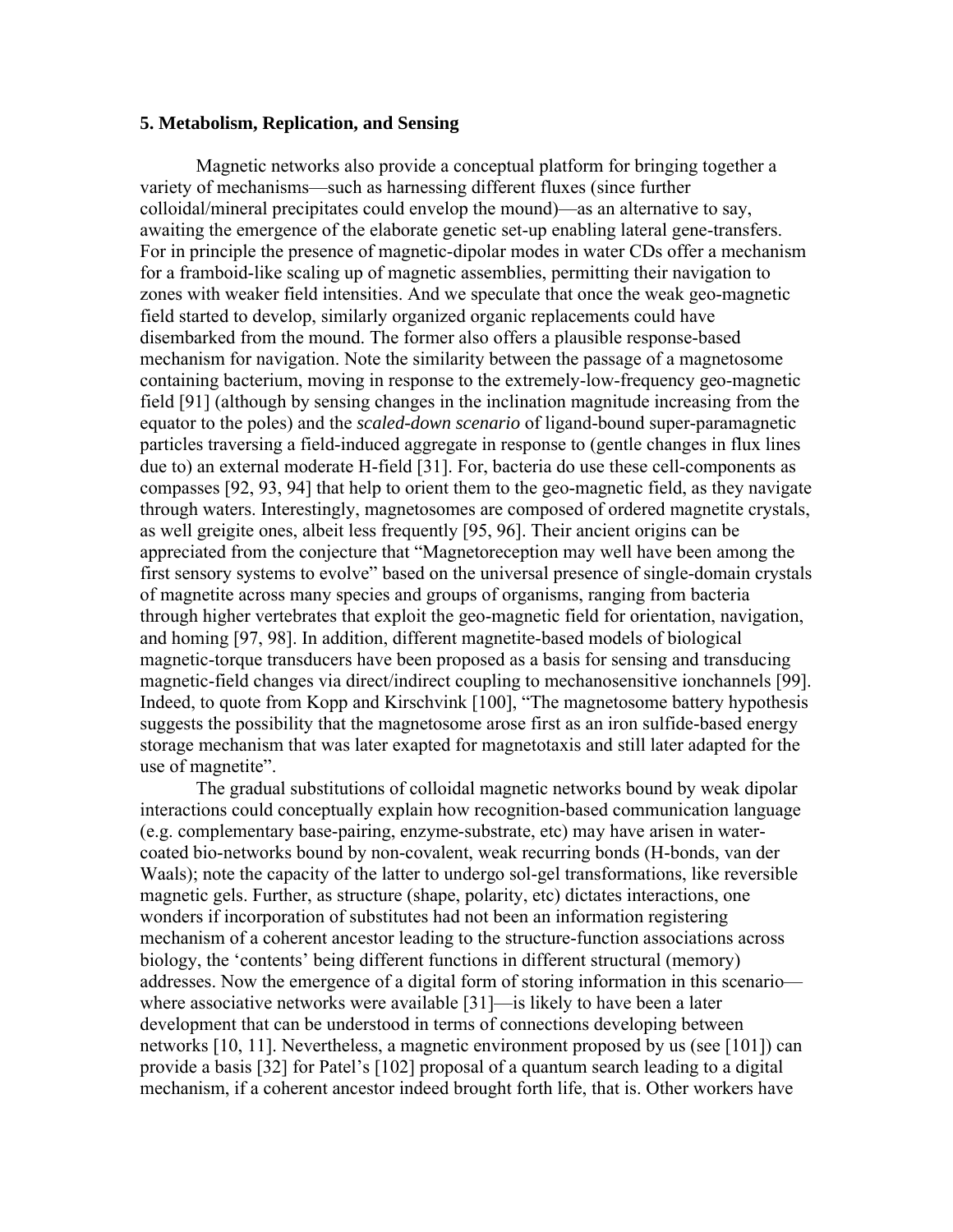also provided arguments involving iron-sulphur minerals [103] and the colloid-state [104] that support a quantum-basis for the origins of life.

# **6. Conclusions and Scope**

Cairns-Smith's crystal scaffold is softened via field-responsive colloids to conceptually access the 'Replicator' in two stages: 1) An environmental field enabled the assembly, induction of asymmetries, response effects for close-to-equilibrium dynamics, associative networks of magnetic colloids, besides providing a coherent environment for stabilizing associated (a variety of) symmetry broken quanta and their feedback-interactions with those of the coherent water-domains. 2) Analogue processes in a coherent water-mineralcolloid assembly are speculated to have enabled the 'leap' to digital form of information processing. In this new scenario, the catalytic activity and soft-matter patterns arose from field-responsive mineral colloids, whereas energy capture (from proto-metabolic reactions, and a variety of fluxes) and storage in far-from-equilibrium dissipative structures was throughout associated with the coherent water domains organized on the colloidal inorganic or organic surfaces. This might provide insights into the entangled origins of the replicating and metabolic wings of life.

Indeed, in this manner, Nobel Laureate Albert Szent-Gyorgyi's view of life being "an electron looking for a place to rest" can be seen to be consistent with  $CO<sub>2</sub>$  as its eventual destination [55] and the essentially organic nature of life. Again, in the words of the father of modern biochemistry, if "water was dancing to the tune of solids" --with tunes as the associated e.m. potentials-- this "dance" would have continued uninterrupted if organic replacements of the inorganic ancestors had played the same "tune".

**Acknowledgements:** We are grateful to Prof. Michael Russell and Kirt Robinson for bringing the work of the Naaman's group to our notice; and Dr. Adrian Boyce for kindly providing his labeled framboid pictures. We are grateful to the Referee for his careful reading of the manuscript, leading to precise insertions of appropriate references. We thank Prof. Michael Russell for inspiration and support (data and figures, plus key references, e.g. Brizhik et al 2009; Carmeli et al 2002; Kwon et al 2011). We are grateful to Dr. Jean-Jacques Delmotte for providing financial and infrastructural support.

# **References:**

[1] Russell, M.J., Daniel, R.M., Hall, A.J., Sherringham, J.A. (1994). A hydrothermally precipitated catalytic iron sulphide membrane as a first step toward life. Journal of Molecular Evolution, 39, 231-243.

[2] Trevors, J.T., Pollack, G.H. (2005). Hypothesis: the origin of life in a hydrogel environment. Progress in Biophysics and Molecular Biology. 89(1), 1-8.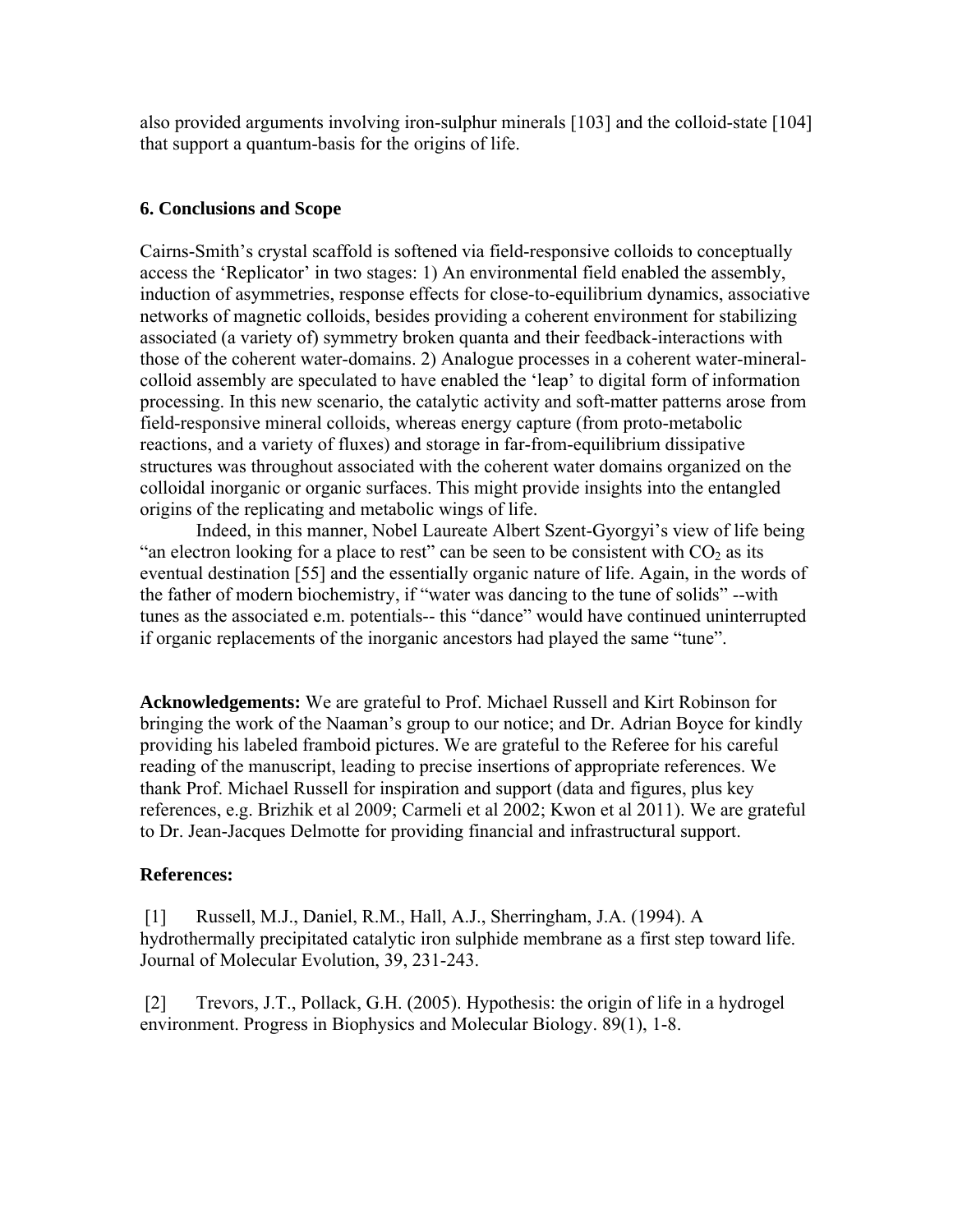[3] Pollack, G.H., Figueroa, X., Zhao, Q. (2009). Molecules, Water, and Radiant Energy: New Clues for the Origin of Life. International Journal of Molecular Science. 10, 1419-1429.

[4] Trevors, J.T. (2011) The Composition and Organization of Cytoplasm in Prebiotic Cells. International Journal of Molecular Sciences. 12(3), 1650-1659.

[5] Morowitz, H.J. (1999). A theory of biochemical organization, metabolic pathways, and evolution. Complexity, 4(6), 39-53.

[6] Russell, M.J., Arndt, N.T., 2005. Geodynamic and metabolic cycles in the Hadean. Biogeosciences 2, 97-111.

[7] Russell, M.J., Martin, W. (2004). The rocky roots of the acetyl-CoA pathway. Trends in Biochemical Sciences, 29, 358-363.

[8] Morowitz, H.J., Smith, E. (2007). Energy flow and the organization of life. Complexity, 13(1), 51-59.

[9] Lane N., Allen J.F., Martin, W. (2010). How did LUCA make a living? Chemiosmosis in the origin of life. Bioessays. 32(4), 271-80.

[10] Milner-White, E.J., Russell, M.J. (2010) Polyphosphate-Peptide Synergy and the Organic Takeover at the Emergence of Life. Journal of Cosmology, 10, 3217-3229.

[11] Copley, S.D., Smith, E., Morowitz, H.J. (2005) A mechanism for the association of amino acids with their codons and the origin of the genetic code. Proceedings of the National Academy of Sciences, 102(12), 4442-4447.

[12] Trefil, J., Morowitz, H.J., Smith, E. (2009) The Origin of Life. American Scientist, 97**,** 206--213

[13] Cairns-Smith, A.G. (1985). Seven clues to the origin of life. Cambridge University Press.

[14] Davia, C.J. (2006). Life, Catalysis and Excitable Media: A dynamic systems approach to metabolism and cognition. In: Tuszynski, J. (Ed .), The Emerging Physics of Consciousness, Heidelberg, Germany: Springer-Verlag.

[15] Cairns-Smith, A.G. (2008). Chemistry and the Missing Era of Evolution. Chem. Eur. J., 14, 3830-3839.

[16] Ricciardi, L.M., Umezawa, H. (1967). Brain and physics of many-body problems. Biological Cybernetics, 4(2) 44-48

[17] Stuart, C. I. J. M., Takahashi, Y., Umezawa, H. (1978) On the stability and nonlocal properties of memory. Journal of Theoretical Biology, 71 (4), 605-618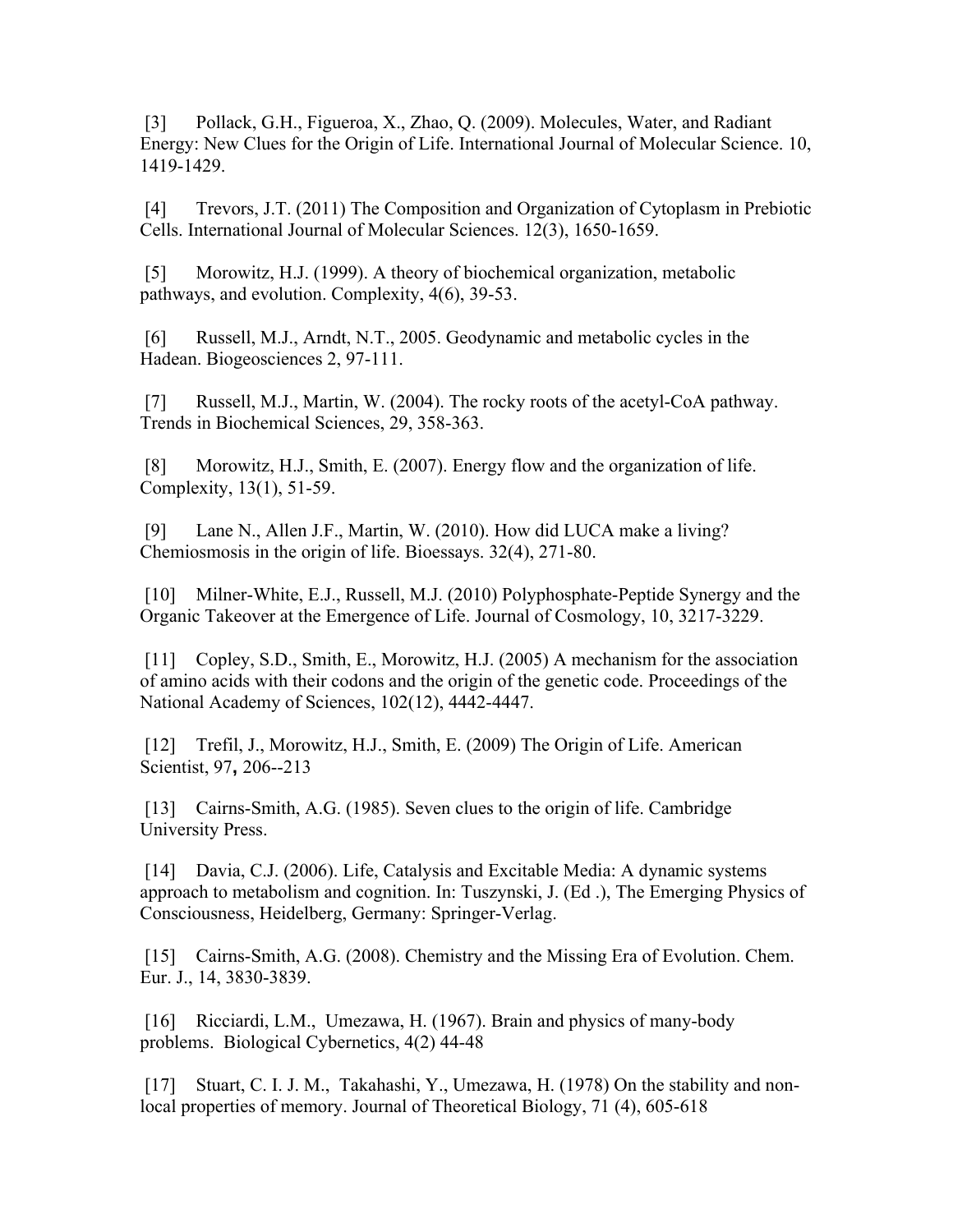[18] Freeman, W. J. and Vitiello, G. (2008). Brain dynamics, dissipation and spontaneous breakdown of symmetry. Journal of Physics A: Mathematical and Theoretical, 41, 304042.

[19] Fröhlich, H. (1968). Long-range coherence and energy storage in biological systems. International Journal of Quantum Chemistry, 2, 641-649.

[20] Del Giudice, E., Pulselli, M., Tiezzi, E. (2009). Thermodynamics of irreversible processes and quantum field theory: An interplay for the understanding of ecosystem dynamics. Ecological Modelling 220, 1874–1879

[21] Mitra, A.N., (2011) QFT In Physical Systems: Condensed Matter to Life Sciences. (condensed matter) arXiv submission number: submit/0292516

[22] De Filippo, S., Vitiello, G. (1977) Vacuum structure for unstable particles, Lett. Nuovo Cimento 19, 92-96.

[23] Celeghini, E., Rasetti, M., Vitiello, G. (1992) Quantum dissipation, Annals of Physics (N.Y.) 215, 156 - 170

[24] Blasone, M., Jizba, P., Vitiello, G. (2011) Quantum field theory and its macroscopic manifestations, Imperial College Press, London

[25] Del Giudice, E., Preparata,G., Vitiello, G. (1988). Water as a free electric dipole laser. Physical Review Letters, 61, 1085-1088.

[26] Del Giudice E., Tedeschi, A. (2009) Water and autocatalysis in living matter. Electromagnetic Biology and Medicine, 28(1), 46-52.

[27] Del Giudice, E., Doglia, S., Milani, M., Vitiello, G. (1985) A quantum field theoretical approach to the collective behaviour of biological systems, Nucl. Phys. B251 [FS 13], 375-400

[28] Del Giudice, E., Doglia, S., Milani, M., Vitiello, G. (1986) Electromagnetic field and spontaneous symmetry breaking in biological matter, Nucl. Phys. B275 [FS 17], 185- 199

[29] Del Giudice, E., Spinetti, P.R., Tedeschi, A. (2010) Water Dynamics at the Root of Metamorphosis in Living Organisms. Water 2010, 2, 566-586,

[30] de Gennes, P.-G. (2005) Soft matter: more than words. Soft Matter 1, 16.

[31] Mitra-Delmotte, G., Mitra, A. N., (2010a). Magnetism, entropy, and the first nanomachines. Cent. Eur. J. Phys., 8(3), 259-272.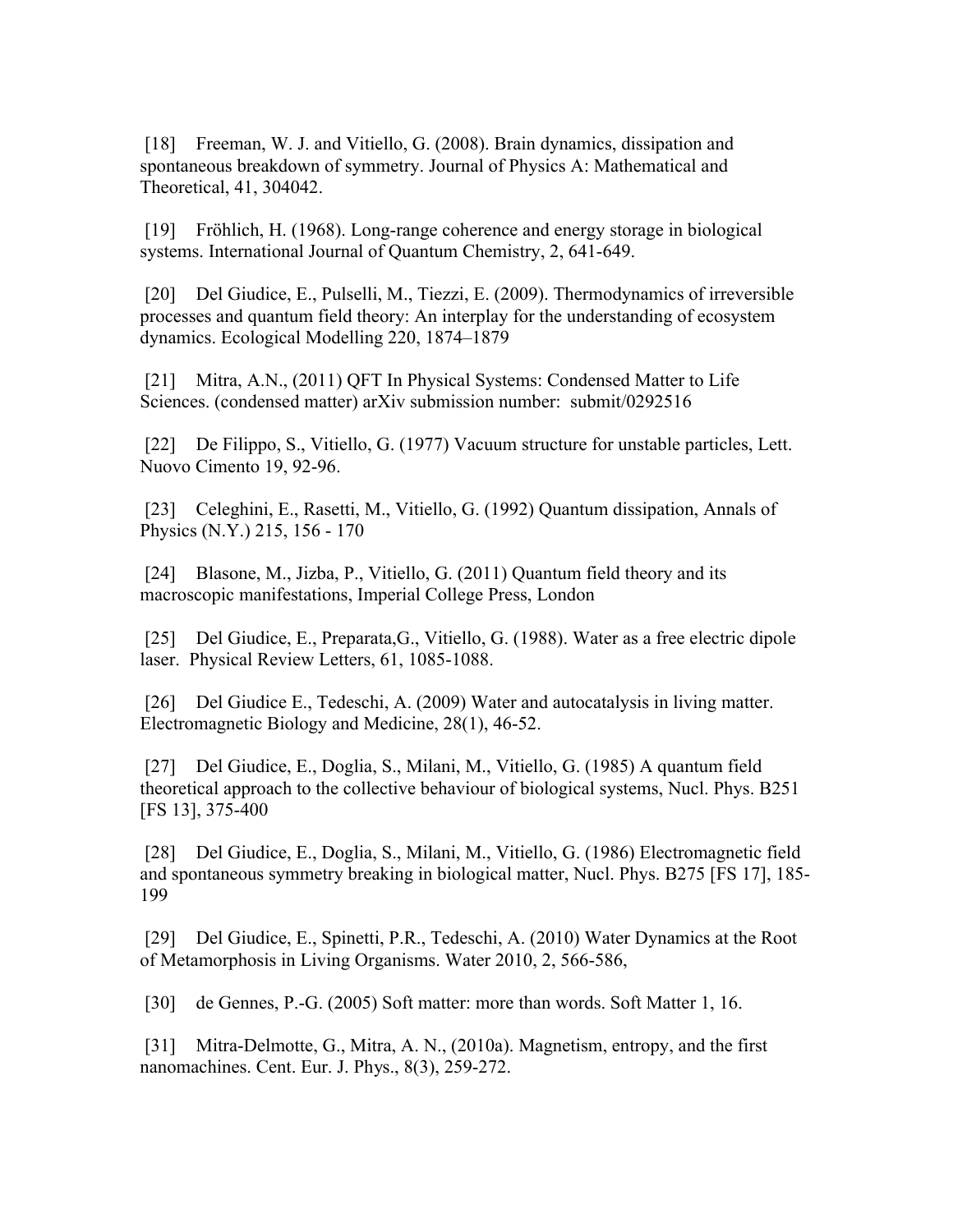[32] Mitra-Delmotte, G., Mitra, A. N. (2010b). Magnetism, FeS colloids, and the origins of life. In: Alladi, K., Klauder, J.R., Rao, C.R. (Eds.), The Legacy of Alladi Ramakrishnan in the Mathematical Sciences, Springer New York.

[33] Katre, N.V. (1993) The conjugation of proteins with polyethylene glycol and other polymers: Altering properties of proteins to enhance their therapeutic potential. Advanced Drug Delivery Reviews, 10(1), 91-114.

[34] Arani, R., Bono, I., et al, QED Coherence and the Thermodynamics of the Water, Int. J. Modern Phys. B, 1995, 9, pp. 1813-1841

[35] Del Giudice, E., Vitiello, G. (2006) The role of the electromagnetic field in the formation of domains in the process of symmetry breaking phase transitions, Phys. Rev. A74, 022105

[36] Leplae, L., Umezawa, H. (1966) Dynamical rearrangement of symmetries. III Superconductivity, Nuovo Cimento A 44, 410 - 426

[37] Ho, M.W. (1997). Towards a theory of the organism. Integrative Psychological and Behavioral Science, 32(4), 343-363.

[38] Brizhik, L., Del Giudice, E., Jørgensen, S., Marchettini, N., Tiezzi, E. (2009). The role of electromagnetic potentials in the evolutionary dynamics of ecosystems. Ecological Modelling, 220, 1865–1869

[39] Umezawa, H. (1993) Advanced field theory: Micro, macro, and thermal physics, AIP, New York

[40] Lahav, N., Nir, S., Elitzur, A.C. (2001) The emergence of life on Earth. Progress in Biophysics and Molecular Biology, 75(1-2), 75-120.

[41] Beinert, H. (2000) Iron-sulfur proteins: ancient structures, still full of surprises. Journal of Biology and Inorganic Chemistry, 5, 2-15.

[42] Cope, F.W. (1975). The solid-state physics of electron and ion transport in biology. A review of the applications of solid state physics concepts to biological systems. Journal of Biological Physics, 3, 1-41.

[43] Hemberger, J., Lunkenheimer, P., Fichtl, R., Weber, S., Tsurkan, V., Loidl, A. (2006). Multiferroicity and colossal magneto-capacitance in Cr-thiospinels. Phase Transitions, 79, 1065-1082.

[44] Gabriel, J.-C. P., Davidson, P. (2003) Mineral Liquid Crystals from Self-Assembly of Anisotropic Nanosystems. Topics in Current Chemistry, 226, 119-172

[45] Breivik, J. (2001). Self-Organization of Template-Replicating Polymers and the Spontaneous Rise of Genetic Information, Entropy, 3, 273-279.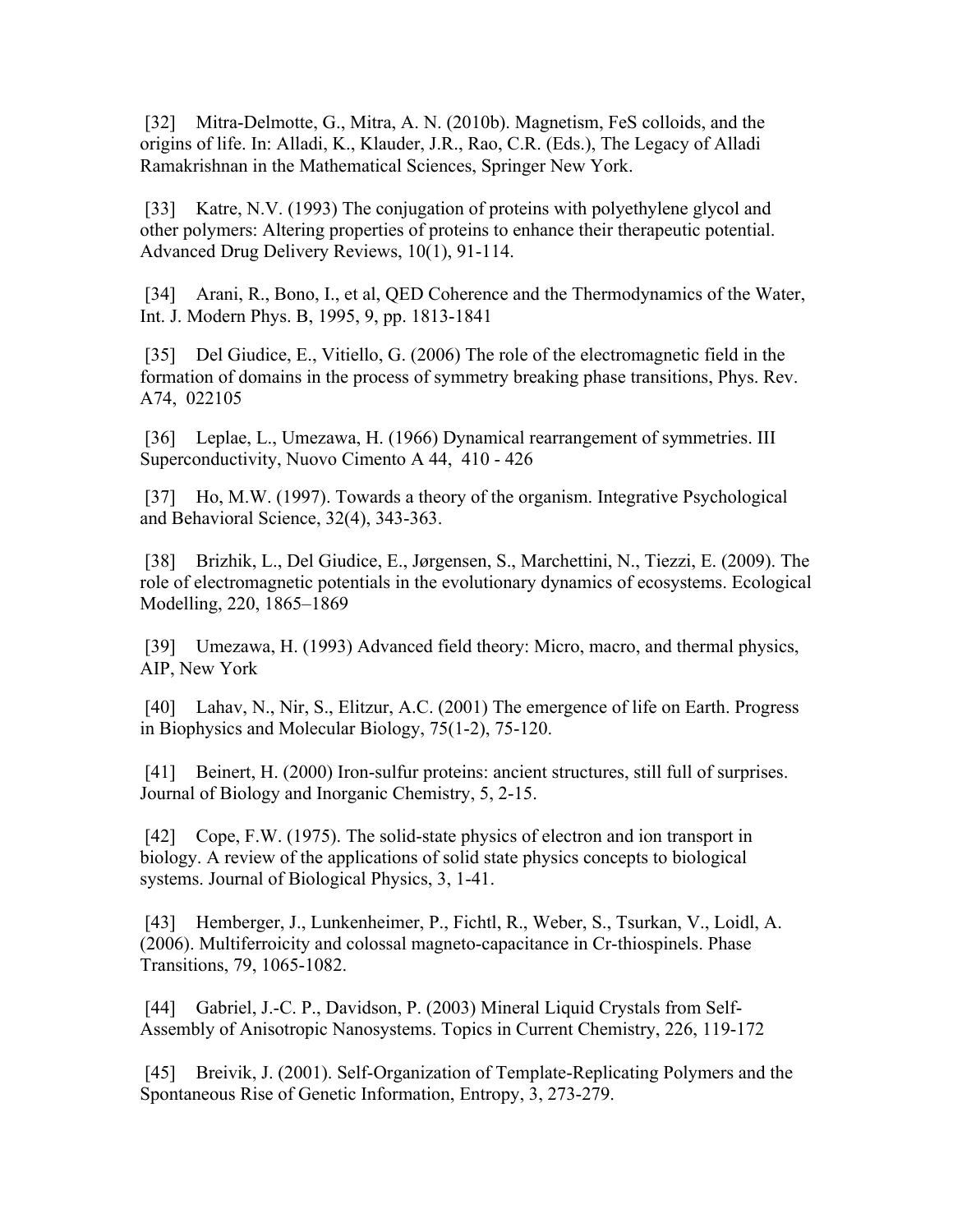[46] Shannon, C. E. (1948). A mathematical theory of communication. Bell System Technical Journal, 27, 379-423, 623-656

[47] Schrödinger, E. (1944). What is Life? Cambridge University Press, Cambridge.

[48] Chantrell, R.W., Bradbury, A., Popplewell, J., Charles, S.W. (1982). Agglomeration formation in magnetic fluid. Journal of Applied Physics, 53(3), 2742- 2744.

[49] Zubarev, A.Y., Fleischer, J, Odenbach, S. (2005). Towards a theory of dynamical properties of polydisperse magnetic fluids: Effect of chain-like aggregates. Physica A, 358, 475-491.

[50] Li, J., Huang, Y., Liu, X., Lin, Y., Bai, L., Li, Q. (2007). Effect of aggregates on the magnetization property of ferrofluids: A model of gaslike compression. Science and Technology of Advanced Materials, 8, 448-454.

[51] Dyson, F.J. (2001) "Is Life Analog or Digital?" Edge, vol. 82, Mar. 13, 2001; www. edge.org/documents/archive/edge82.html.

[52] Goodwin, J.M., Rosen, B.E., Vidal, J.J. (1992). Image recognition and reconstruction using associative magnetic processing. International Journal of Pattern Recognition and Artificial Intelligence, 6(1), 157-177.

[53] Palm,R., Korenivski, V. (2007). A ferrofluid based neural network: design of an analogue associative memory. New Journal of Physics, 11, 023003 (30pp).

[54] Russell, M.J., Hall, A. J., Boyce, A.J., Fallick, A.E. (2005). On hydrothermal convection systems and the emergence of life. Economic Geology 100 (3), 419-438.

[55] Nitschke, W., Russell, M.J. (2009). Hydrothermal Focusing of Chemical and Chemiosmotic Energy, Supported by Delivery of Catalytic Fe, Ni, Mo/W, Co, S and Se, Forced Life to Emerge. Journal of Molecular Evolution, 69(5), 481-96.

[56] Wilkin, R.T., Barnes, H.L. (1997). Formation processes of framboidal pyrite. Geochimica et Cosmochimica Acta, 61, 323-339.

[57] Rickard, D., Butler, I.B., Oldroyd, A. (2001). A novel iron sulphide mineral switch and its implications for Earth and planetary science, Earth and Planetary Science Letters, 189, 85-91.

[58] Allen, J. F.: 1993, Redox Control of Transcription: Sensors, Response Regulators, Activators and Repressors, FEBS Letters 332, 203–207.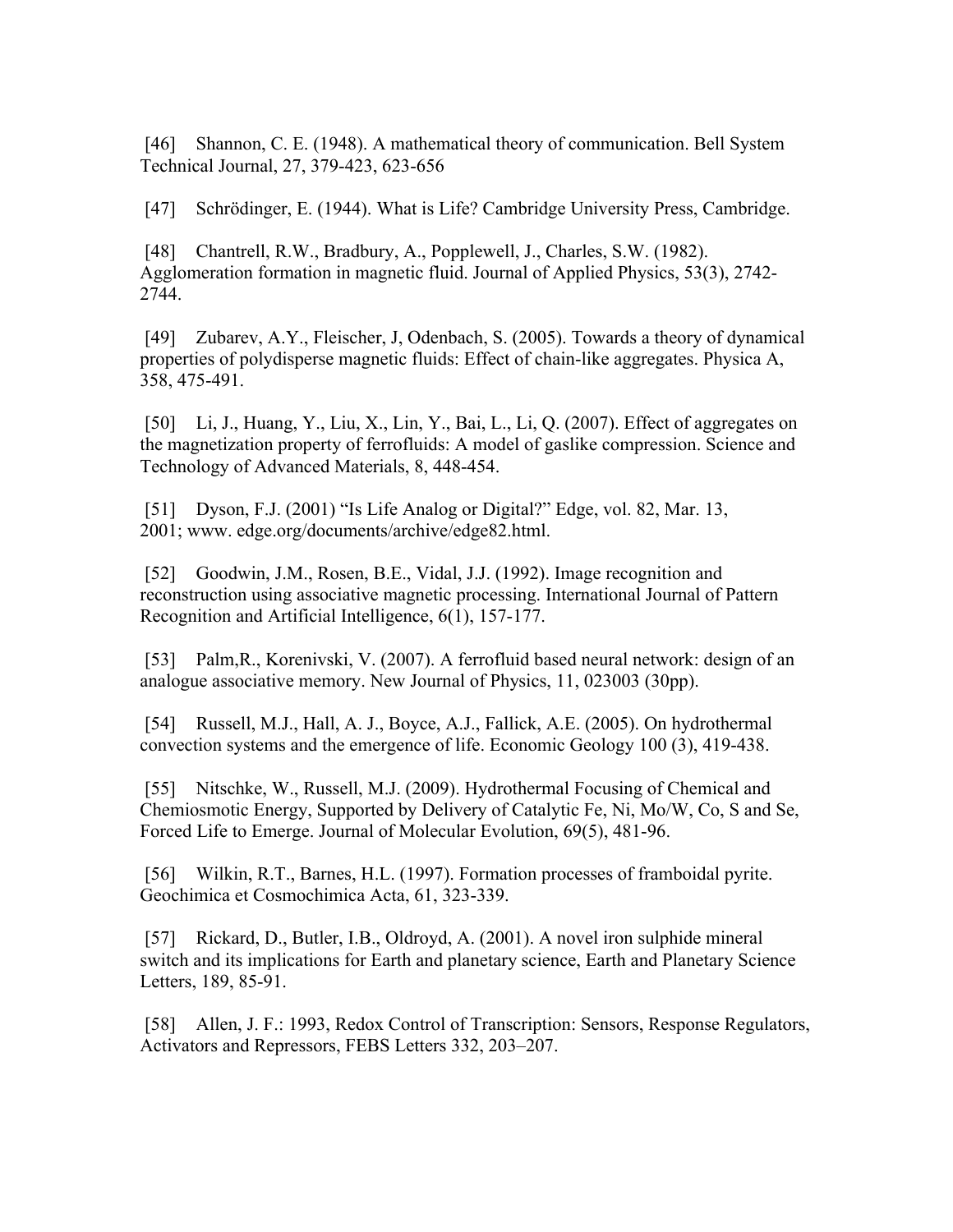[59] Johnson, M. K. (1996) Iron-Sulfur Proteins, in B. B. King (ed.), Encyclopedia of Inorganic Chemistry, Vol. 4, Wiley, Chichester, pp. 1896–1915

[60] Beinert, H., Holm, R.H. and Münck, E. (1997) Iron-sulfur clusters: Nature's modular, multipurpose structures, Science 277, 653-659.

[61] Baymann, F., Lebrun, E., Brugna, M., Schoepp-Cothenet, B., Giudici-Orticoni, M.T., Nitschke, W. (2003) The Redox Construction Kit: Pre-LUCA evolution of energyconserving enzymes. Phil. Trans. R. Soc.London. B358, 267–274.

[62] Noodleman, L. and Case, D.A. (1992) Density-Functional Theory of Spin Polarization and Spin Coupling in Iron—Sulfur Clusters. Advances in Inorganic Chemistry, 38, Pages 423-458, 458a, 458b, 459-470.

[63] Noodleman L., Lovell, T., Liu, T., Himo F. and Torres R.A. (2002) Insights into properties and energetics of iron–sulfur proteins from simple clusters to nitrogenase Current Opinion in Chemical Biology, 6, 259–273

[64] Noodleman L, Peng CY, Case DA, Mouesca J-M (1995) Orbital Interactions, electron delocalization, and spin coupling in iron–sulfur clusters. Coordination Chem Rev., 144, 199-244.

[65] McGlynn, S.E., Mulder, D.W., Shepard, E.M., Broderick, J.B., Peters, J.W. (2009). Hydrogenase cluster biosynthesis: organometallic chemistry nature's way. Dalton Transactions, 22, 4274-4285.

 [66] Russell, M.J., Hall, A.J. (1997) The emergence of life from iron monosulphide bubbles at a submarine hydrothermal redox and pH front. Journal of Geological Society London 154 (pt 3) 377-402.

[67] Russell, M.J., Hall, A.J. (2006). The onset and early evolution of life. In: Kesler, S.E., Ohmoto, H., (Eds.), Evolution of early Earth's atmosphere, hydrosphere, and biosphere - Constraints from ore deposits : Geological Society of America Memoir 198, pp. 1-32.

[68] Russell, M.J., Hall, A.J., Turner, D. (1989). In vitro growth of iron sulphide chimneys: possible culture chambers for origin-of-life experiments. Terra Nova, 1(3), 238-241.

[69] Grzybowski, B.A., Wilmer, C.E., Kim, J., Browne, K.P., and Bishop, K.J.M. (2009). Self-assembly: from crystals to cells. Soft Matter, 5, 1110–1128.

[70] Russell, M.J., Hall, A.J., Gize, A.P. (1990) Pyrite and the origin of life. Nature 344, 387.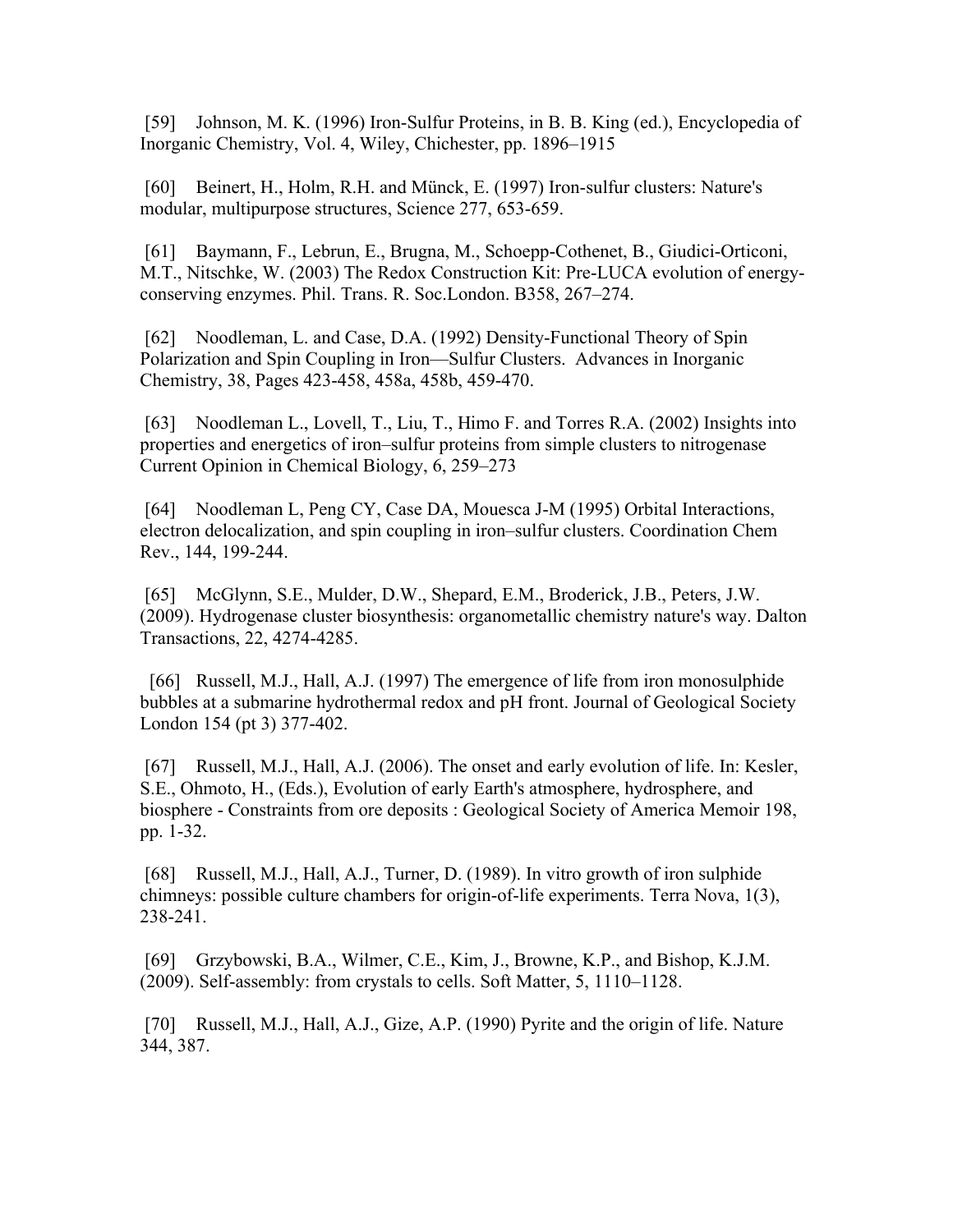[71] Boyce, A.J., Coleman, M.L., Russell, M.J. (1983) Formation of fossil hydrothermal chimneys and mounds from Silvermines, Ireland. Nature, 306, 545-550.

[72] Boyce, A.J., (1990). Exhalation, sedimentation and sulphur isotope geochemistry of the Silvermines  $Zn + Pb + Ba$  deposits, County Tipperary, Ireland: Unpublished Ph.D. thesis, Glasgow, U.K., University of Strathclyde, 354 p.

[73] Larter, R.C.L., Boyce, A.J., Russell, M.J. (1981). Hydrothermal pyrite chimneys from the Ballynoe baryte deposit, Silvermines, County Tipperary, Ireland. Mineralium Deposita 16, 309-317.

[74] Ohfuji, H., Akai, J. (2002). Icosahedral domain structure of framboidal pyrite. Americal Mineralogist, 87, 176-180.

[75] Keys, A.S., Glotzer, S.C. (2007). How do quasicrystals grow? Physical Review Letters, 99, 235503

[76] Sawlowicz, Z. (2000). Framboids: from their origin to application. Prace Mineralogiczne 88, pp 1-80.

[77] Preisinger, A., Aslanian, S., 2004. The formation of framboidal greigites in the Black Sea. Geophysical Research Abstracts, 6, 02702 (SRef-ID: 1607-7962/gra/EGU04- A-02702).

[78] Vitiello, G. (2009) Coherent states, fractals and brain waves, New Mathematics and Natural Computation 5, 245-264 (2009)

[79] Vitiello, G. (2009) Fractals and the Fock-Bargmann representation of coherent states, In: Quantum Interaction. Eds. P. Bruza, D. Sofge, et al.. Lecture Notes in Artificial Intelligence, Edited by R.Goebel, J. Siekmann, W.Wahlster, Springer-Verlag Berlin Heidelberg 2009, LNAI 5494 (pp. 6-16).

[80] Nicolis, G., Prigogine, I. (1981). Symmetry breaking and pattern selection in farfrom-equilibrium systems. Proceedings National Academy of Sciences, 78 (2), 659-663.

[81] Wächtershäuser, G. (1988). Before enzymes and templates: Theory of surface metabolism. Microbiology and Molecular Biology Reviews, 52, 452-484.

[82] Duhr, S., Braun, D. (2006). Thermophoretic depletion follows Boltzmann distribution. Physical Review Letters, 96, 168301.

[83] Eds. De Lacheisserie, E.du T., Gignoux, G., Schlenker, M. (2005). Magnetism – Fundamentals. Grenoble Sciences, (Springer, Verlag 2005), 99-101

[84] Carmeli, I., Skakalova, V., Naaman, R., Vager, Z. (2002). Magnetization of Chiral Monolayers of Polypeptide: A Possible Source of Magnetism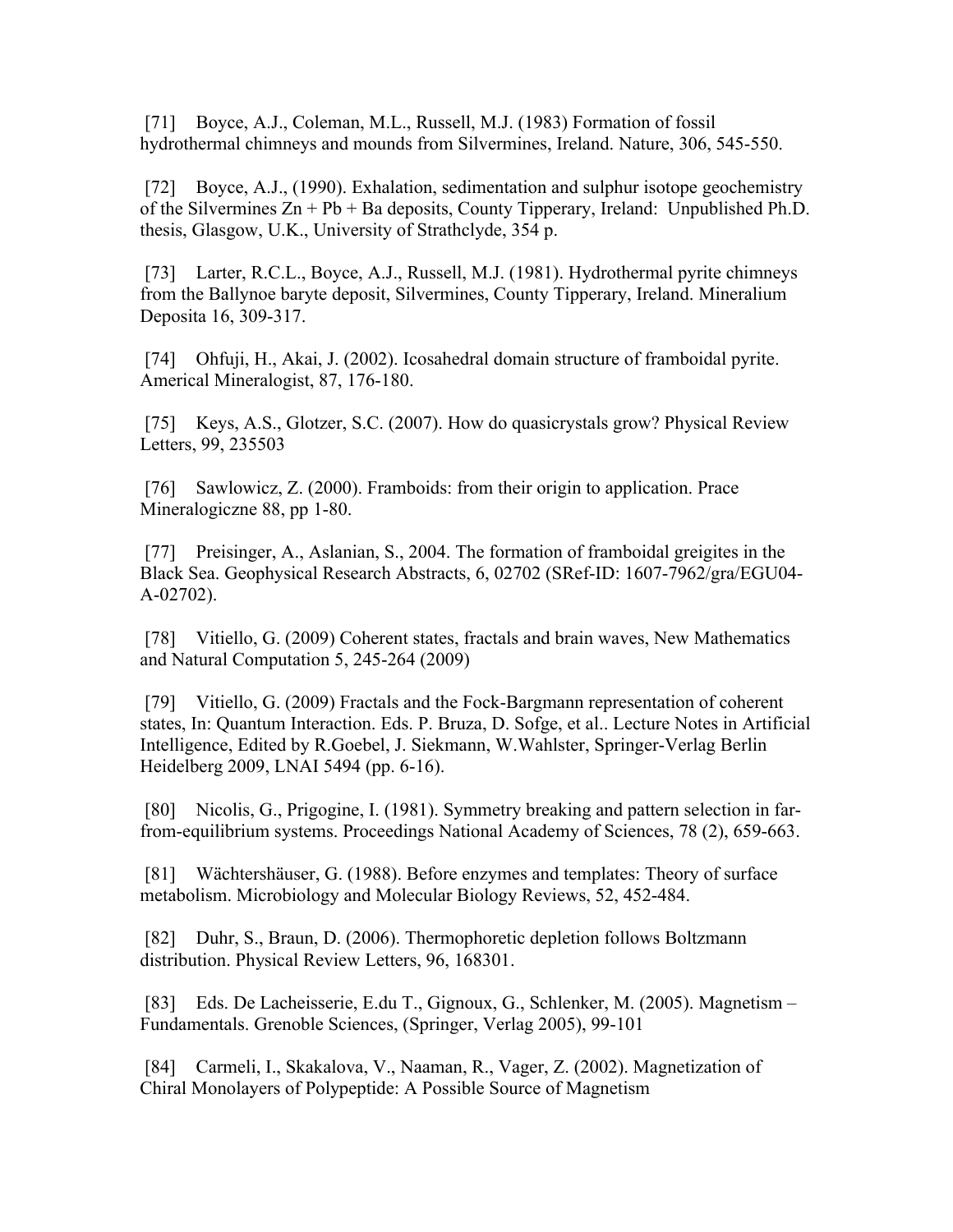in Some Biological Membranes. Angewandte Chemie International Edition, 41, No. 5 p 761

[85] Naaman, R., Zager, V. (2011) Spin Selective Electron Transmission Through Monolayers of Chiral Molecules. Topics in Current Chemistry, 298, 237–257

[86] Rosenberg, R.A. (2011) Spin-Polarized Electron Induced Asymmetric Reactions in Chiral Molecules. Topics in Current Chemistry, 298: 279–306

[87] Russell, M.J., Hall, A.J. and Martin, W. (2010). Serpentinization and its contribution to the energy for the emergence of life. Geobiology, 8, 355-371.

[88] Kwon, K.D., Refson, K., Bone, S., Qiao, R., Yang, W.-li, Liu, Z., Sposito, G. (2011) Magnetic ordering in tetragonal FeS: Evidence for strong itinerant spin fluctuations. Physical Review B83, 064402

[89] Vitiello, G. (2004) The dissipative brain. In, Eds. Globus, G., Pribram, K.H., Vitiello, G. Published in Brain and Being. At the boundary between science, philosophy, language and arts. John Benjamins Publ. Co., Amsterdam, pp. 315-334

[90] Del Giudice E., Preparata G. (1998) A new QED picture of water: understanding a few fascinating phenomena. In "Macroscopic Quantum Coherence". (Ed.s Sassaroli et al) World Scientific 108-129, Singapore.

[91] Kirschvink, J.L., Kobayashi-Kirschvink, A., Diaz-Ricci, J.C. and Kirschvink S.J. (1992) Magnetite in Human Tissues: A Mechanism for the Biological Effects of Weak ELF Magnetic Fields. Bioelectromagnetics Supplement 1, 101-113

[92] Pósfai, M., Buseck, P.R., Bazylinski, D.A. and Frankel, R.B. (1998) Iron sulfides from magnetotactic bacteria: Structure, composition, and phase transitions. American Mineralogist, 83, 1469-1481.

[93] Pósfai, M., Cziner, K., Marton, E., Marton, P., Buseck, P.R., Frankel, R.B. and Bazylinski, D.A. (2001) Crystal-size distributions and possible biogenic origin of Fe sulfides. European Journal Of Mineralogy, 13, 691-703.

[94] Pósfai, M., Moskowitz, B.M., Arato, B., Schüler, D., Flies, C., Bazylinski, D.A. and Frankel, R.B. (2006) Properties of intracellular magnetite crystals produced by Desulfovibrio magneticus strain RS-1. Earth and Planetary Science Letters, 249, 444-455.

[95] Reitner, J., Peckmann, J., Reimer, A., Schumann, G., Thiel, V. (2005) Methanederived carbonate build-ups and associated microbial communities at cold seeps on the lower Crimean shelf (Black Sea). *Facies* 51: 66–79

[96] Simmons, S.L., Bazylinski, D.A. Edwards K.J. (2006) South-Seeking Magnetotactic Bacteria in the Northern Hemisphere. *Science* 311, 371-374